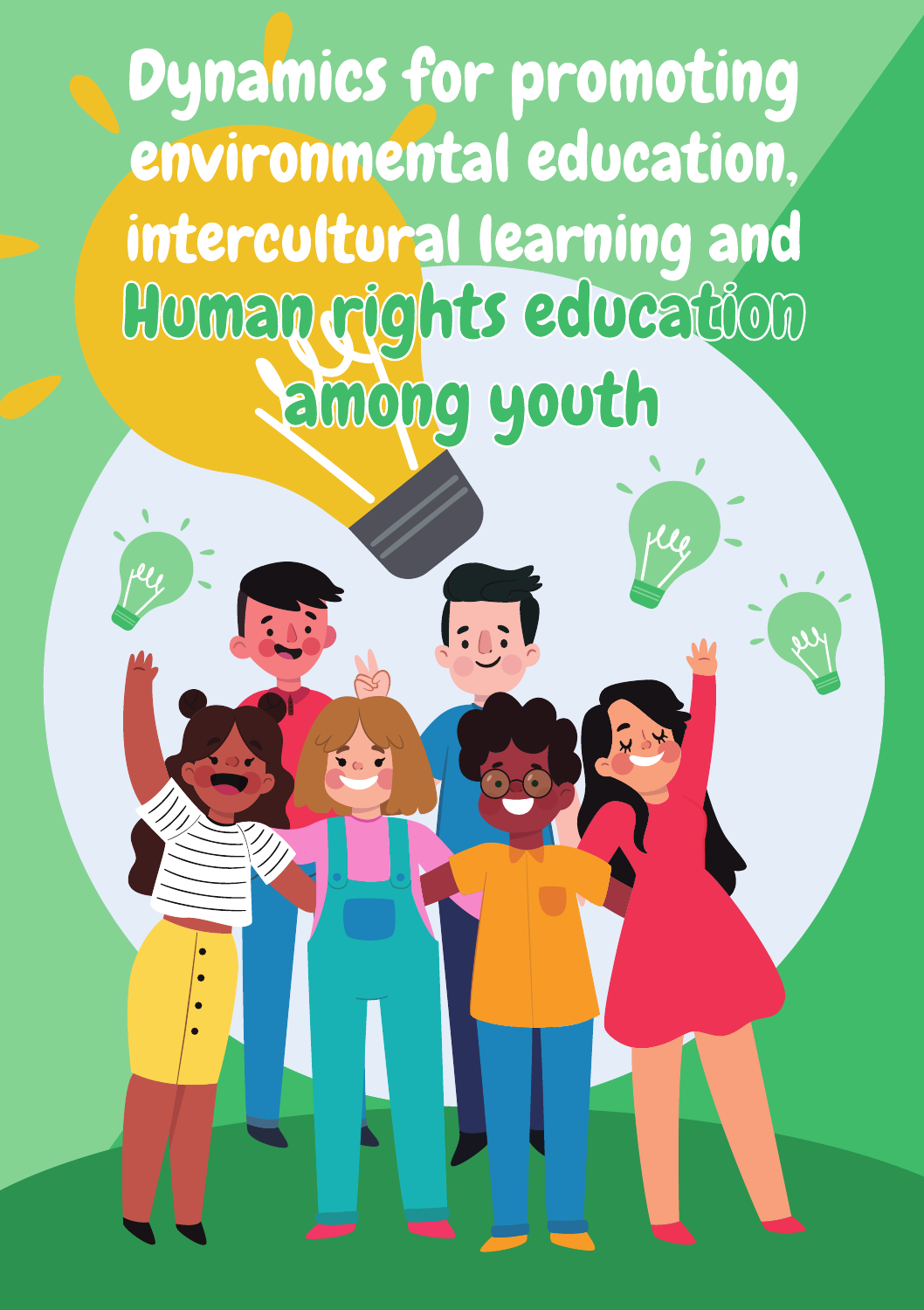# **DYNAMICS FOR PROMOTING ENVIRONMENTAL EDUCATION, INTERCULTURAL LEARNING AND HUMAN RIGHTS EDUCATION AMONG YOUTH**

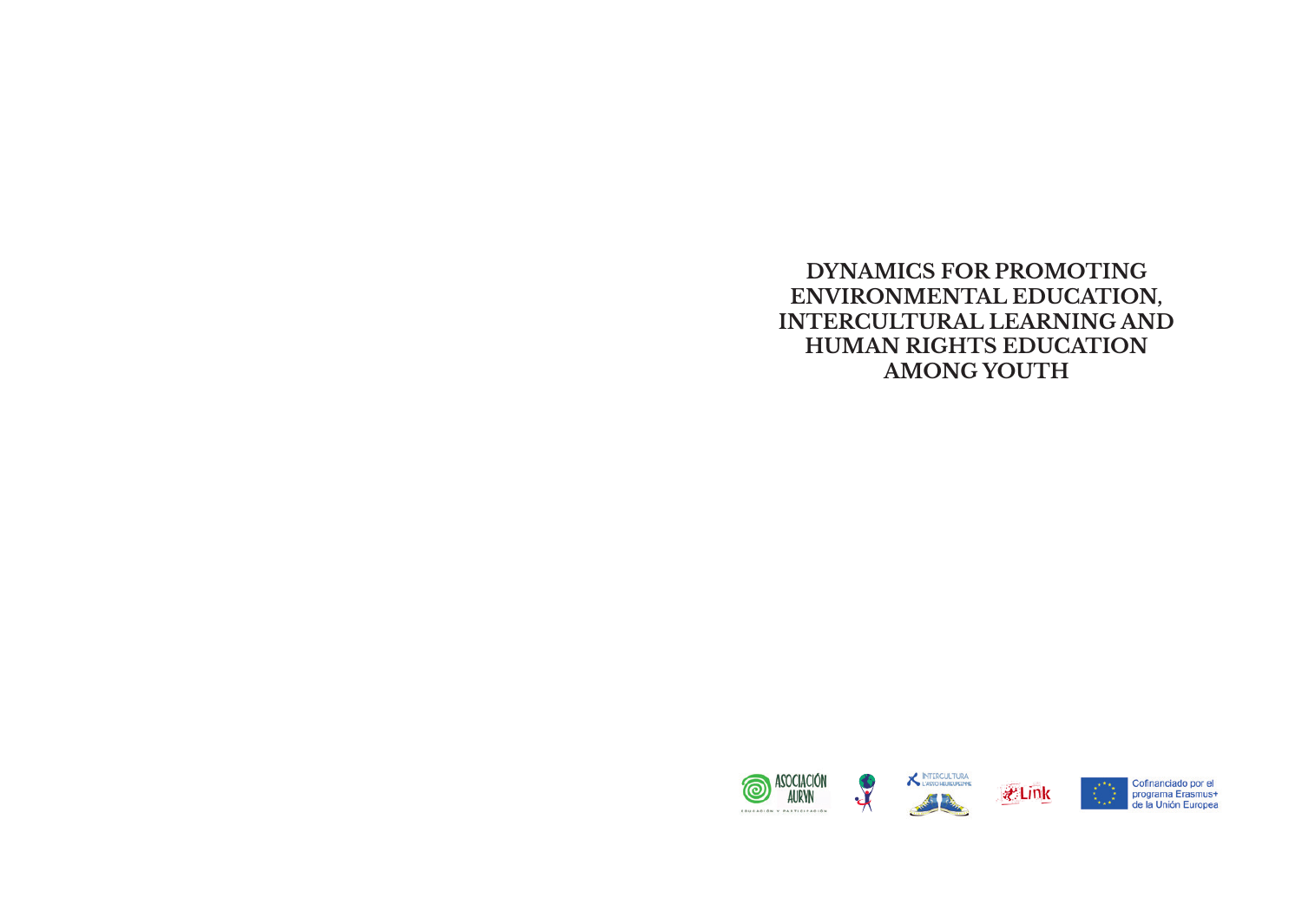# **INDEX**

- INTRODUCTION 06
- 1. DYNAMICS FOR THE PROMOTION OF THE ENVIRONMENTAL EDUCATION 08
- 2. DYNAMICS FOR THE PROMOTION OF THE INTERCULTURAL LEARNING 16
- 3. DYNAMICS FOR THE PROMOTION OF HUMAN RIGHTS EDUCATION 26
- 4. ANNEXES 36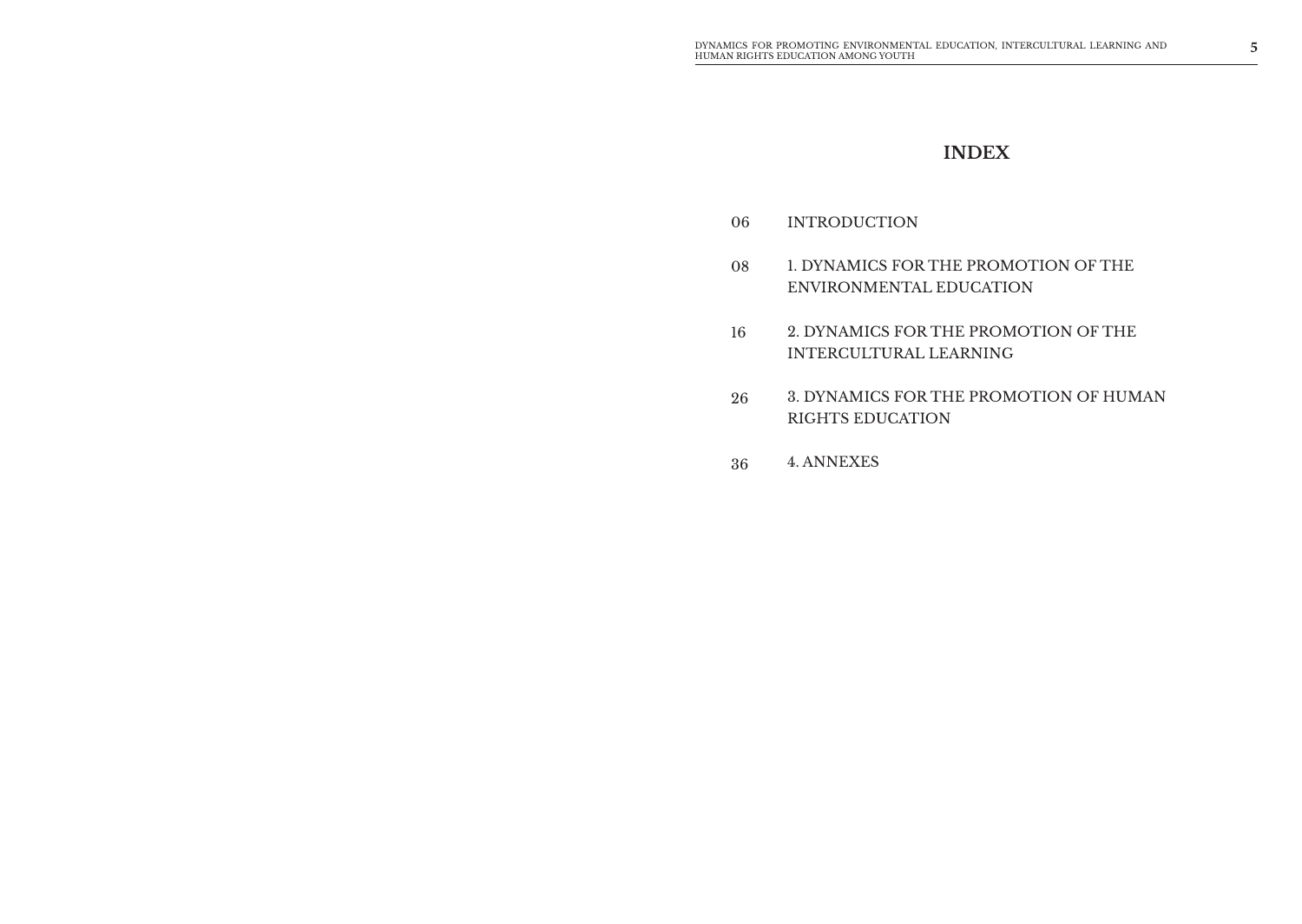# **INTRODUCTION**

This publication, created by Auryn Association within the framework of the European project "Eco-challenge: Youth Entrepreneurship and Environmental and Intercultural Learning for Sustainability", co-financed by the Erasmus Plus Program, is intended to propose various dynamics for the educational work with the youth in the promotion of Environmental Education, Intercultural Learning and Human Rights Education as three fundamental pillars of contributing to a sustainable social development.

When we speak about Environmental Education we consider it as a lifelong process that aims for imparting environmental awareness, ecological knowledge, attitudes and values of respect for the environment to commit to actions and responsibilities that have as a purpose the rational use of resources and could achieve that way an appropriated and sustainable development. The objectives of the Environmental Education have been defined by the UNESCO in the Belgrade Charter of 1975, and they are the following:

- Raising awareness: to sensitize the population to the problems related to the environment.
- Knowledge: to help people understand the environment as a whole and its problems in order to promote a critical responsibility regarding them.
- Attitudes: to foster, among population, an interest for the environment and the willingness to conserve it.
- Aptitudes: to help acquire skills to solve the problem.
- Access to evaluation: to help people evaluate the programs of Environmental education.
- Participation: to encourage the development of a sense of responsibility to adopt appropriate measures regarding environmental problems.

On the other hand, Intercultural Education is a source of personal and social enrichment that favours the human development. The education has, with no doubt, an important function on the intercultural dialogue, contributing to breaking down walls built by ignorance, incomprehension, insecurity and the lack of communication and solidarity. For transforming the ethnical and cultural diversity into something rewarding it is necessary to start from the recognition of equality, to respect diversity and to promote interexchange. Only in that way the multiculturalism will turn into interculturalism. This is the challenge. The Intercultural Education means education for interaction and exchange and openness to the cultural values of the various human groups. The Intercultural Education alludes to the perspective of learning to live together, responding to the diversity caused by the cohabitation of different ethical, cultural and religious groups in the heart of the same society. It is about an education focused on the difference, the diversity and the cultural plurality more than an education for those who are culturally different.

Finally, we believe that the Human Rights Education is essential to address the underlying causes of the violation of those rights. By creating an environment favorable to critical thinking, we give space for people to reflect about their own values and attitudes and, in the end, to modify their own conduct. It is useful for preventing abuses against Human Rights, combating discrimination and fostering the participation of people in the decision-making processes. The Human Rights should be present in life, at every moment, as the air that we breathe. Thus, they should not only be known, but also be present all life dimensions, personal and communal ones.

This publication contains 12 educational dynamics useful in working with the youth, focused on Environmental Education, Intercultural Learning and Human Rights Education as three fundamental pillars for contributing to a social sustainable development.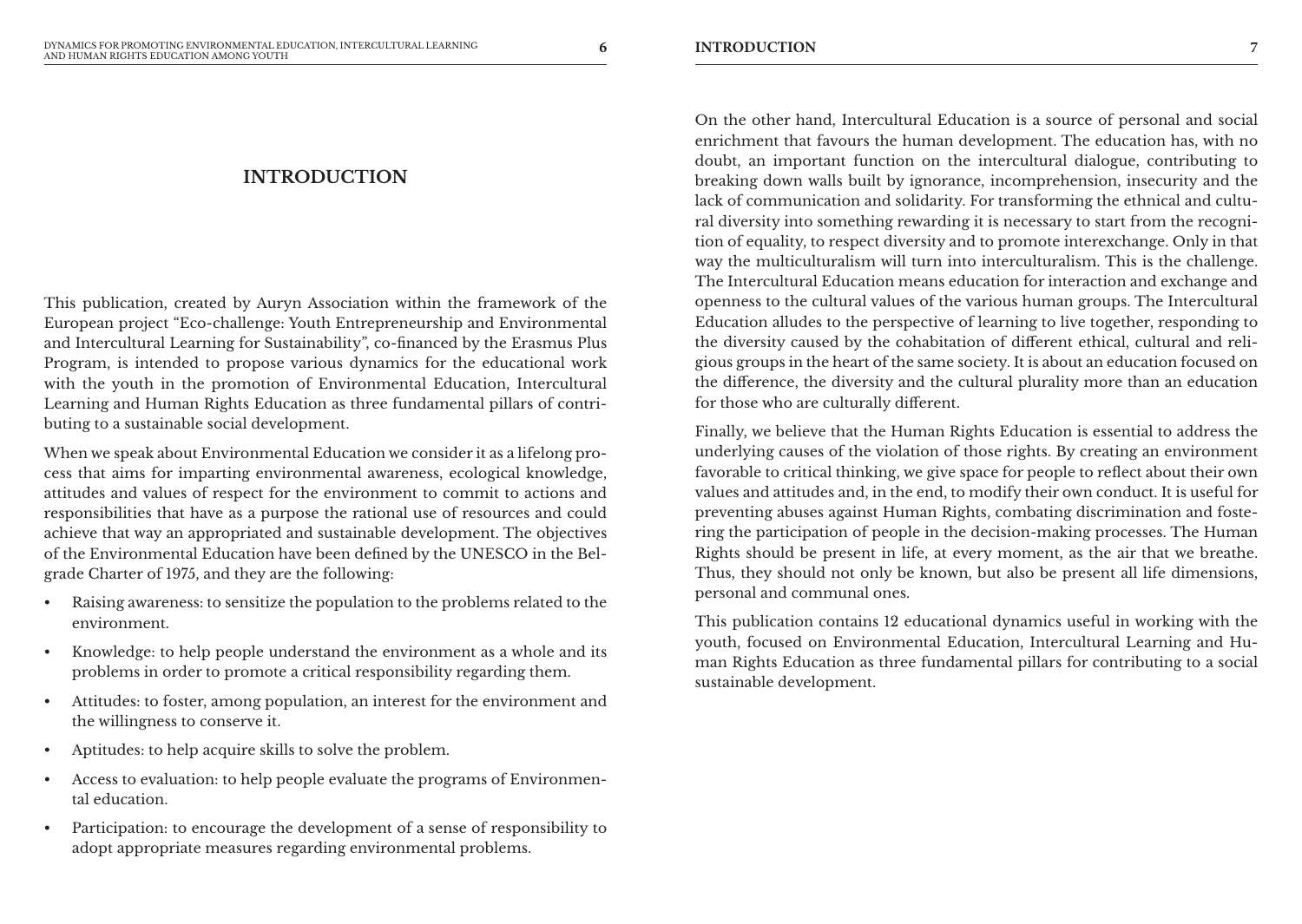# **Objetives**

- To learn the meaning of "chain food".
- To observe how a food chain works.
- To know the elements that can alter it (human actions, pollutants, etc.).
- To feel what a living being feels, with their daily needs for looking for food or water, for avoiding dangers, etc.

#### **Materials**

- Costumes of the characters of the game.
- Sheets for each participant, with the different animals of the game (Wolf, fox and rabbit).
- A larger copy of the sheets, for showing and explaining them.
- An opaque bag with four blue markers and a red one.
- A green and a red marker.
- Makeup for distinguishing the participants.
- Whistles or other instruments for the "water" and the "grass".
- Water gun.

- Big poster with explanations and details about the food chain that has been played (for showing the end of the game).

# **Instructions**

# Monitors' characters

"The life": dressed up spring-like, with flowers, colors, etc.

"The death": with black clothes and a scythe.

"The luck": dressed up as a fortune teller, with a large tunic, a crystal ball, etc.

"The hunter": with a water gun or similar.

Each participant will take one card from a stack and will keep it during all game. These cards contain the three animals of the game, approximately on this percentage:

**1.**

# **DYNAMICS FOR THE PROMOTION OF THE ENVIRONMENTAL EDUCATION**

# **Name of the activity**

# **THE FOOD CHAIN**

**Themes**

Environmental Education

**Time**

60 minutes

**Group Size**

4 monitors and 30-50 youngsters

**Age of participants**

13-16

#### **Description of the activity**

Game for big groups whose objective is to know how a food chain functions and the current role of the human being through a simulated game about a chain food on a local net of living beings.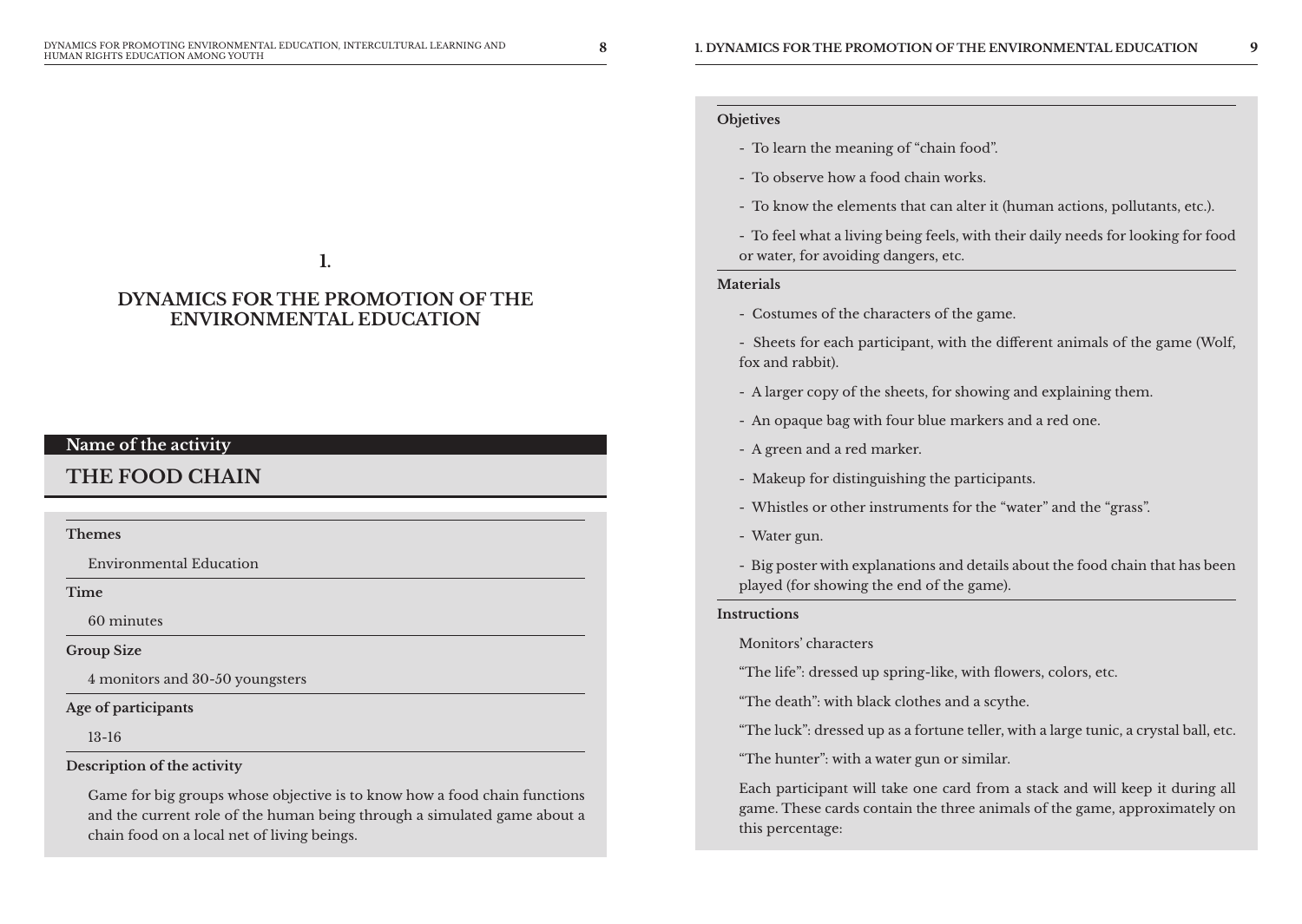## - the 10% are wolves

- the 20% are foxes
- the 70% are rabbits

For differentiating one character from another, they will have a sign on their faces made out with makeup (for example, black for the wolves, red for the foxes and green for the rabbits). We can also differentiate them by using other elements, such as cups or big trash bags that can be used as costumes.

In two opposite sides of the playing area, there will be two essential elements:

- The water: two or three participants will defend it (it is the opaque bag with the five markers: four blue and one red). Each time that an animal "drinks", it will take a marker from the bag without looking. The "Water" will mark it with the color obtained, blue or red. The red color means contaminated water: the animal doesn't die, but, if it is captured by another animal, both will die: the animal and the predator. Only the last mark is taken into account.

- The grass: it is defended by other two or three participants who have a green marker with which they mark the animals when they eat grass.

Both the grass and the water can have whistles or other instruments for guiding the others about their location. They can also wear an appropriate costume. During the game, they can't move from their positions.

Each time that an animal captures its prey, it has to take it to the accorded point. There, The Life will take food from the predator, and The Luck will give another card to ¨the death¨ animal (it can be the same animal or a different one, depending on luck), with a change of makeup or clothes if necessary.

To win the game, it is necessary to eat and drink at least three times. During the game, each animal can move as it wants (alone, in pairs,…)but the captures(done by touching an animal)are made to a single individual each time. An animal cannot eat two times in a row. They have always to alternate between food and water, starting with what they want.

There are three areas in which the hunting is forbidden: some meters around the grass, some meters around the water and the area where the victims are taken to. We can also draw some "houses" for the different animals, inside which they can't be caught (they will be as big as the amount of animals that belong to them).

There is a forth element on this food chain: The Human Being, represented by the hunter. The hunter is above the other elements and is guilty for the disarray of most of the chains. The hunter can capture any of the other elements, but it would be logical going mostly for the wolves, which cannot be caught by any other predator. The hunter will take a water gun or spray (that can be a bottle of water with a hole on the cap). Everyone that gets wet by the hunter dies. Unlike the other players, the hunter doesn't have to take the others to the victims´ area, but he or she can put a cross with a black marker on their card (which means that they are dead, so they will have to go to the agreed place to get another life).

The hunter doesn't have the obligation to drink water, and he or she will not be affected if they catch someone with the sign "contaminated water". It is convenient that this role is played by an adult that tries not to catch a lot of participants, but makes them enjoy it (giving scares, pretending to catch someone,…).

Who wins the game? As it is an individual game, the winner will be anyone that can drink and eat three times on a row without being caught.

# **Complementary activities**

- At the end of the game, we can show the big poster with the elements of the chain food that they have played, explaining some interesting things about the living beings that are on it.

- The game can be adapted to other elements, creating different chains that take place on the area where the game is played.

- It would be interesting to play again changing the proportions of the animals (more wolves, less foxes and a few rabbits) in order to analyze the results and the possible causes of those differences.

- It is complicated to observe this process in nature. There are different factors and living beings that can have an effect on the food chain. For example, one animal can be on various food chains at the same time.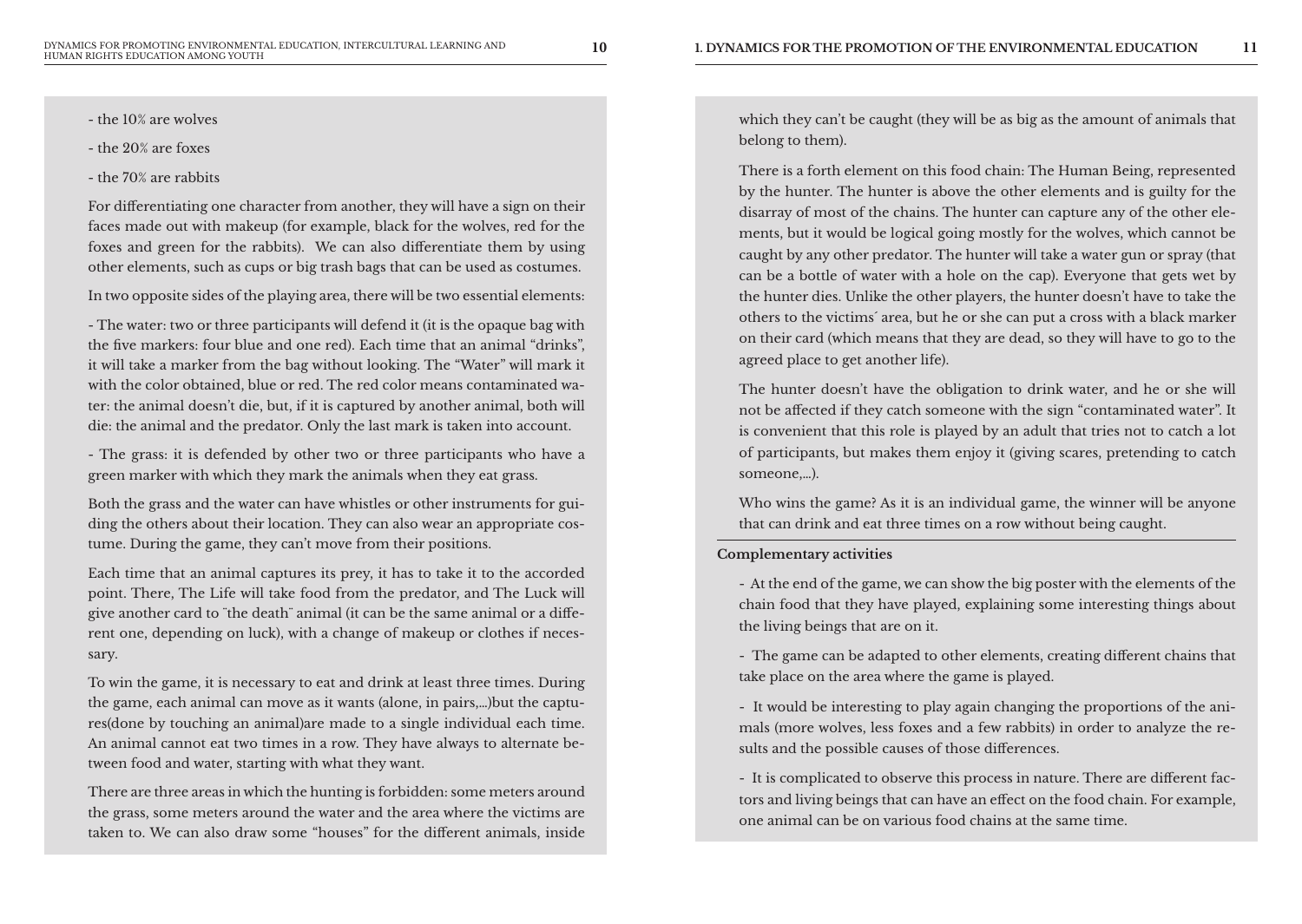# **Name of the activity**

# **WHAT'S UP? The State of the World Quiz**

#### **Themes**

Environment - society - innovation – differences

**Time**

1h

**Group Size**

Solo or group

**Age of participants**

Up to 10

# **Description of the activity**

This activity consist of a 80-questions test that can be used to make young people reflect about our society through questions linked with environment, population, human rights, etc.

#### **Objetives**

To raise awareness on the state of the world, especially on the ecological side.

## **Materials**

- Papers / Pencils-
- Questions and answers: Annex I

## **Instructions**

At the beginning, the facilitator decides, with the group, how they are going to organize themselves.

Then, the facilitator will ask the questions, the participants will be able to answer them on paper, in groups or alone, according to what was decided in the beginning.

Each correct gets a point, each wrong one does not get anything. The person or group with the most points wins.

# **Name of the activity**

# **DROP BY DROP**

#### **Themes**

Enviromental education

**Time**

10 min

**Group Size**

No limits

**Age of participants**

6-90

# **Description of the activity**

Let's play a relay race in which the baton is water. The goal of each team is to carry as much water as possible, in a set time, from an initial bucket to a final one using the supplied items, a sponge or a glass, trying to waste as little water as possible. The participants, divided into two groups, stand in single file, alternating a sponge with a glass, until the two buckets are joined. During the water relay the conductor will put the teams under pressure often remembering how much time is left and how much water has been taken into the bucket of arrival. This will lead participants to accelerate and probably waste a lot of water. In the end whoever has more water in both buckets wins! The game will help us to understand that even in life, hurry and inappropriate tools make us waste a lot of water without realizing it.

#### **Objetives**

To reflect on responsible water consumption.

# **Materials**

- Buckets
- Glasses
- Sponges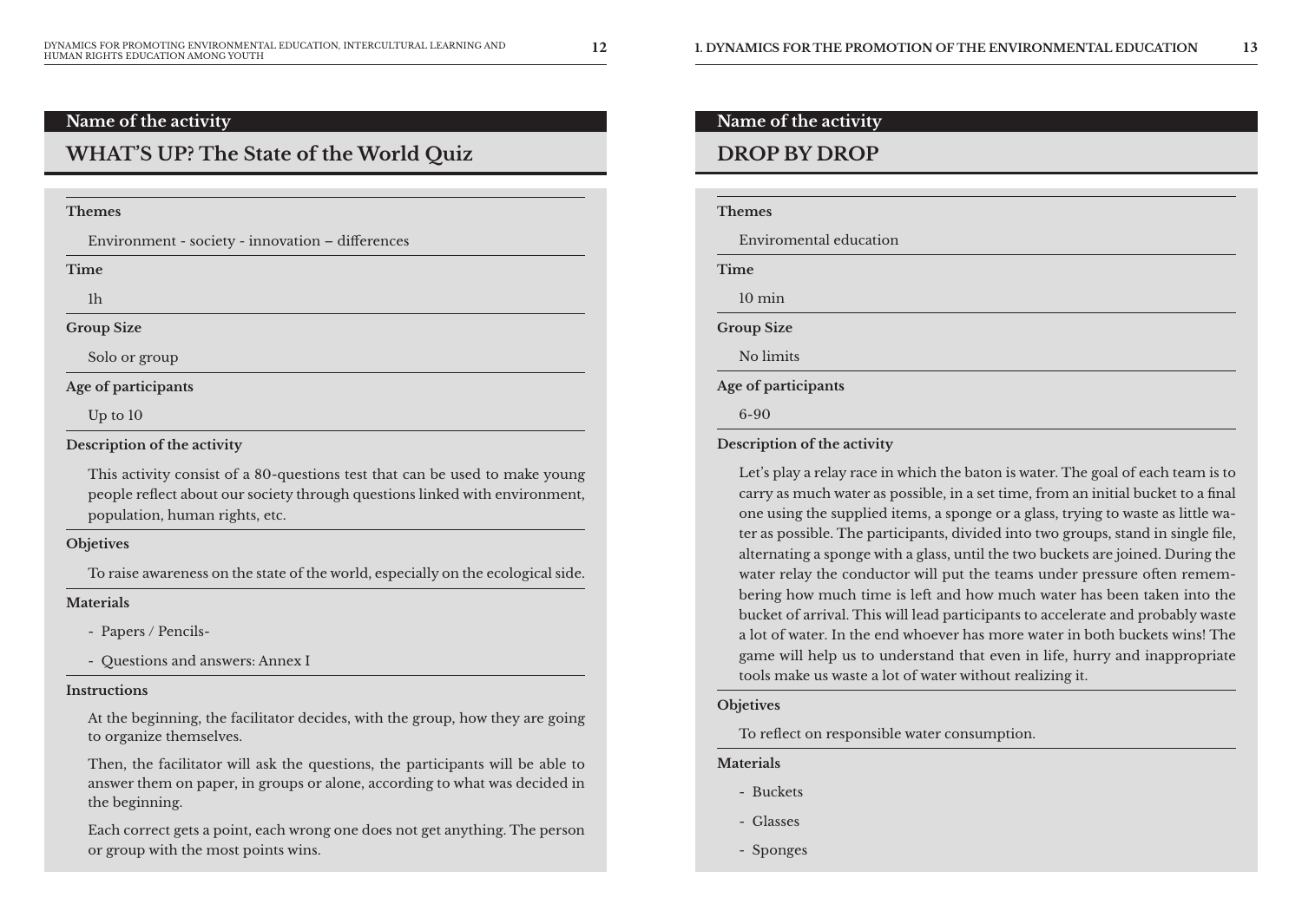# **Instructions**

- Divide the group into two teams
- Arrange the teams in single file
- Distribute glasses and sponges alternately
- Communicate the time limit and the objective of the game
- Kick off
- Put pressure on the participants on the remaining time and the quantity transported
- Stop
- Winner
- Reflection on water waste

# **Name of the activity**

# **ENVIRONMENTAL THEATRE**

## **Themes**

Enviromental education

**Time**

30 -40 minutes

**Group Size**

12-16 people

**Age of participants**

No limit

**Description of the activity**

Use the forum theatre method. Select the actors who will play the roles of the enviromental elements: a river, a three, a bird, a woodman or forester.

## **Objetives**

To identify the problems in the local community

To challenge the participants to find solutions

## **Materials**

No special materials are needed

## **Instructions**

Write a small theatre scenario about an enviromental problem from your area. Some actors will play it, representing the roles you establish. The other participants will represent the audience. One person will represent the "joker" – the entity which makes connection between the audience and the actors.

The scenario will be played one time. After that the joker explain the rules to the people. The scenario will be played a second time, but at this moment the audience can change the actors for some minutes in order to promote another attitude and a solution. Is very important to change not more than one actor at the same time.

After the participant from the public plays with another attitude, the public will debate and vote if this can change or improve the final for a positive solution. If the public vote with yes, then the main actor will come back on the stage and the scenario will continue in that way.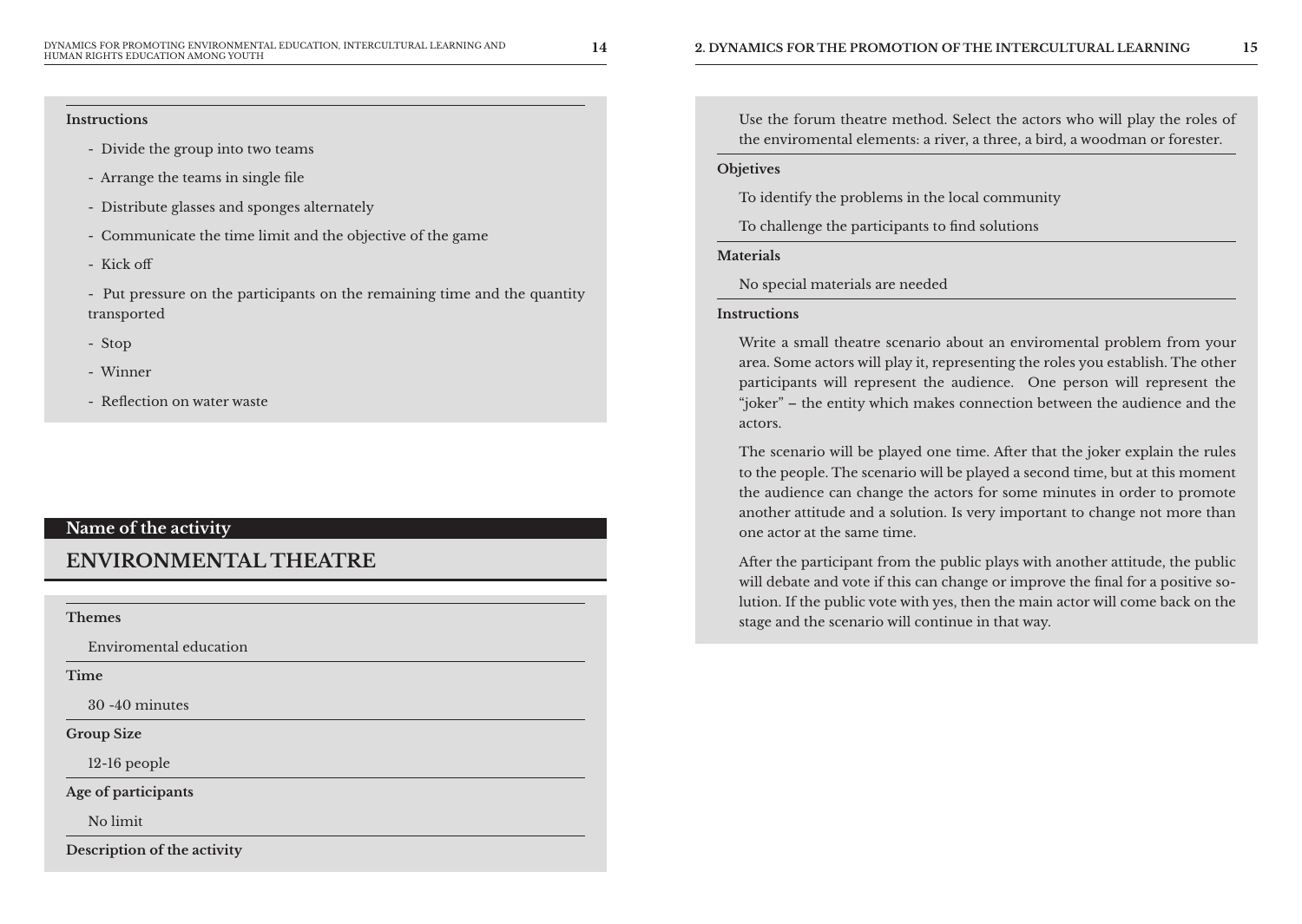**2.**

# **DYNAMICS FOR THE PROMOTION OF THE INTERCULTURAL LEARNING**

# **Name of the activity**

# **INTERCULTURAL QUIZ: Breaking topics and stereotypes**

**Themes**

Activity about Intercultural Learning

**Time**

1 hour

**Group Size**

20 - 30

**Age of participants**

No limit

**Description of the activity**

The activity is designed to be developed with groups of people with different nationalities or cultures, with de objective of having an intercultural

exchange about what each culture or nationality knows about the culture of the others, bringing to light the stereotypes and topics that we face about the different cultures and nationalities. This activity is planned to be developed on youth intercultural exchanges.

#### **Objetives**

To break the topics and stereotypes between cultures

To combat the xenophobia and the racism

To promote the intercultural learning

**Materials**

- Paper

- Pens
- Cardboards

#### **Instructions**

The activity will be directed by a moderator (animator-educator-facilitator). It will be developed as a contest-competition. There will be as many groups as cultures or nationalities that we can find among the participants. Each participant group will be asked to write 5 cultural or characteristic aspects that they know about the other cultures. Once each group has written these aspects, the moderator will put them all together, divided by countries or cultures and will give them to their culture or country group. Each group will read the topics that other groups have written about them and will classify them on right or wrong (stereotypes or not). The groups will receive one point for each correct answer. The winner will be the group that gets more points, which means that it has been right more times than the other groups. At the end of the activity, an evaluation will be done in grand group and guided by the animator, with the aim of analyze how the activity has been developed and speak about the visible and invisible elements of the cultures, the stereotypes and topics and the "Cultural Iceberg". To carry on the activity, the moderator can find help on the T-kit4: Intercultural Learing of The European Council as a supporting material to trainers and other young people who attend intercultural matters. (https://pjp-eu.coe.int/en/ web/youth-partnership/t-kit-4-intercultural-learning).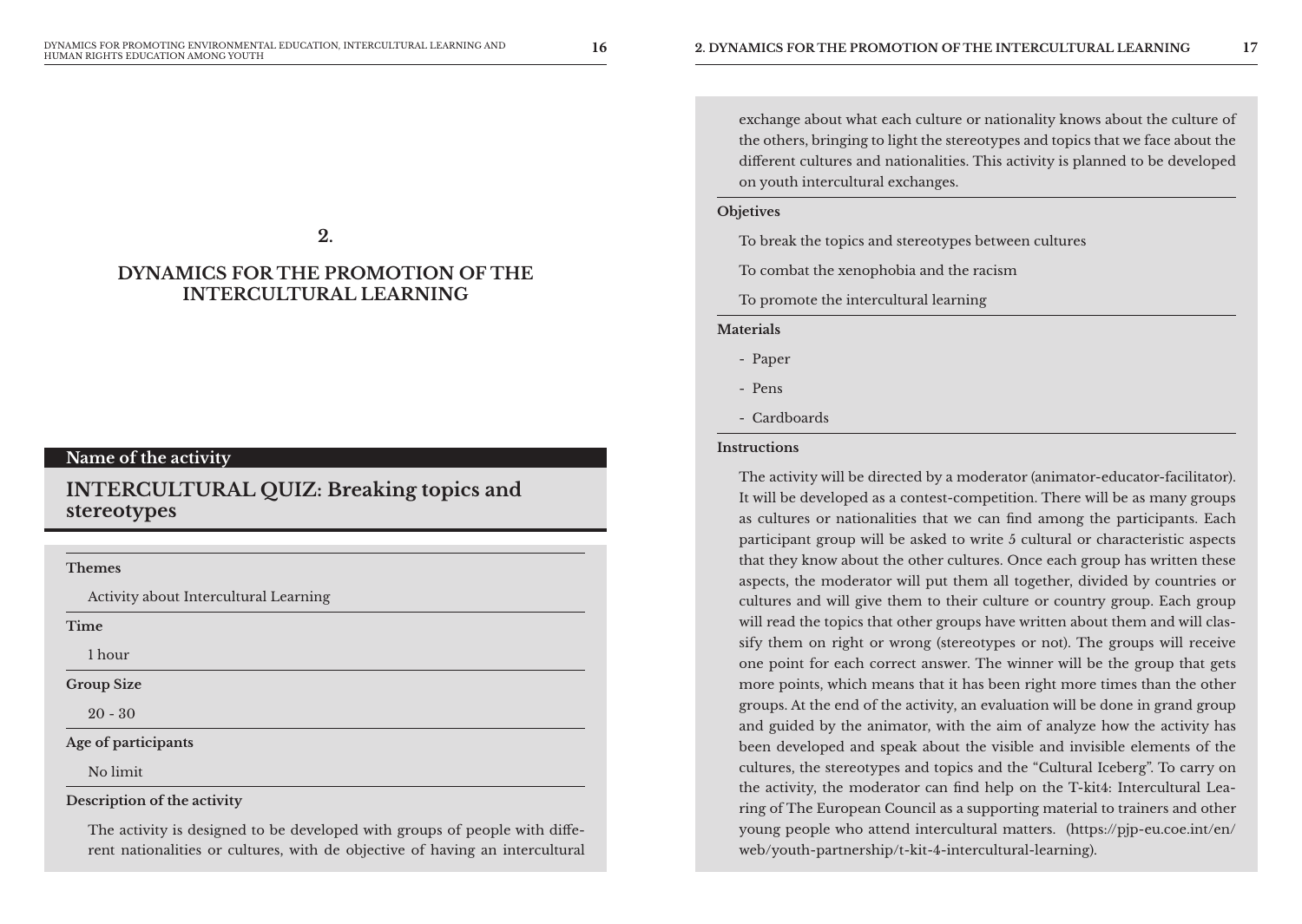# **Name of the activity**

# **ONE STEP FORWARD**

#### **Themes**

Human rights in general, Discrimination, Poverty and social exclusion

**Time**

60 minutes

**Group Size**

0-30 children

**Age of participants**

10-13 years

## **Description of the activity**

Children imagine themselves to be someone else and examine inequality as a source of discrimination and exclusion. Adapt roles and situations to your group and prepare a role card for each child. Photocopy the sheet of the role cards, cut cards following the dots and fold them.

## **Objetives**

To develop empathy towards different people

To raise awareness of inequality of opportunity in society

To raise awareness of the consequences of belonging to minority groups

# **Materials**

# Annex II: Role Cards

# **Instructions**

1. Introduce the activity by asking the children if they have ever thought of being someone else. Ask them to give examples. Explain that in this activity they will have to imagine being someone else, another child, perhaps very different from whom they are.

 2. Explain that everyone is going to take a piece of paper with their new identity. They will read it in silence and will not divulge to anyone who they are. If a child does not understand the meaning of a word on their role card, they will have to lift their finger silently and wait for the facilitator to explain it to them.

3. Do not allow any questions at this stage. Explain to the children that even if they do not know anyone of this type, they have to use their imagination. In order to help them get into their role, suggest that they think of things that will make their role real. For example:

- Give yourself a name. Make a badge with this name to remember who you think you are.

- Represent yourself in drawing.
- Draw your house, your room or your street.
- Walk around the room claiming to be that person.

4. In order to stimulate their imagination, put soft music and ask the children to sit down, close their eyes and imagine in silence, while you ask a few questions aloud:

- Where were you born? How was it when you were little? How was your family when you were little? Is it different today?

- What does your everyday life look like? Where do you live? Where do you go to school?

- What do you do in the morning? In the afternoon? In the evening?
- What games do you like to play? With whom do you play?

- What is your parents´ job? What is their monthly salary? Is your standard of living satisfactory?

- What do you do during your holidays? Do you have a pet?
- What makes you happy? What are you afraid of?

5. Ask the children to be totally silent as they sit next to each other like on a starting line. Then explain to them that you will describe some situations that can happen to a child. If what you say can apply to the person they imagine to be, then they will have to take a step forward. Otherwise, they will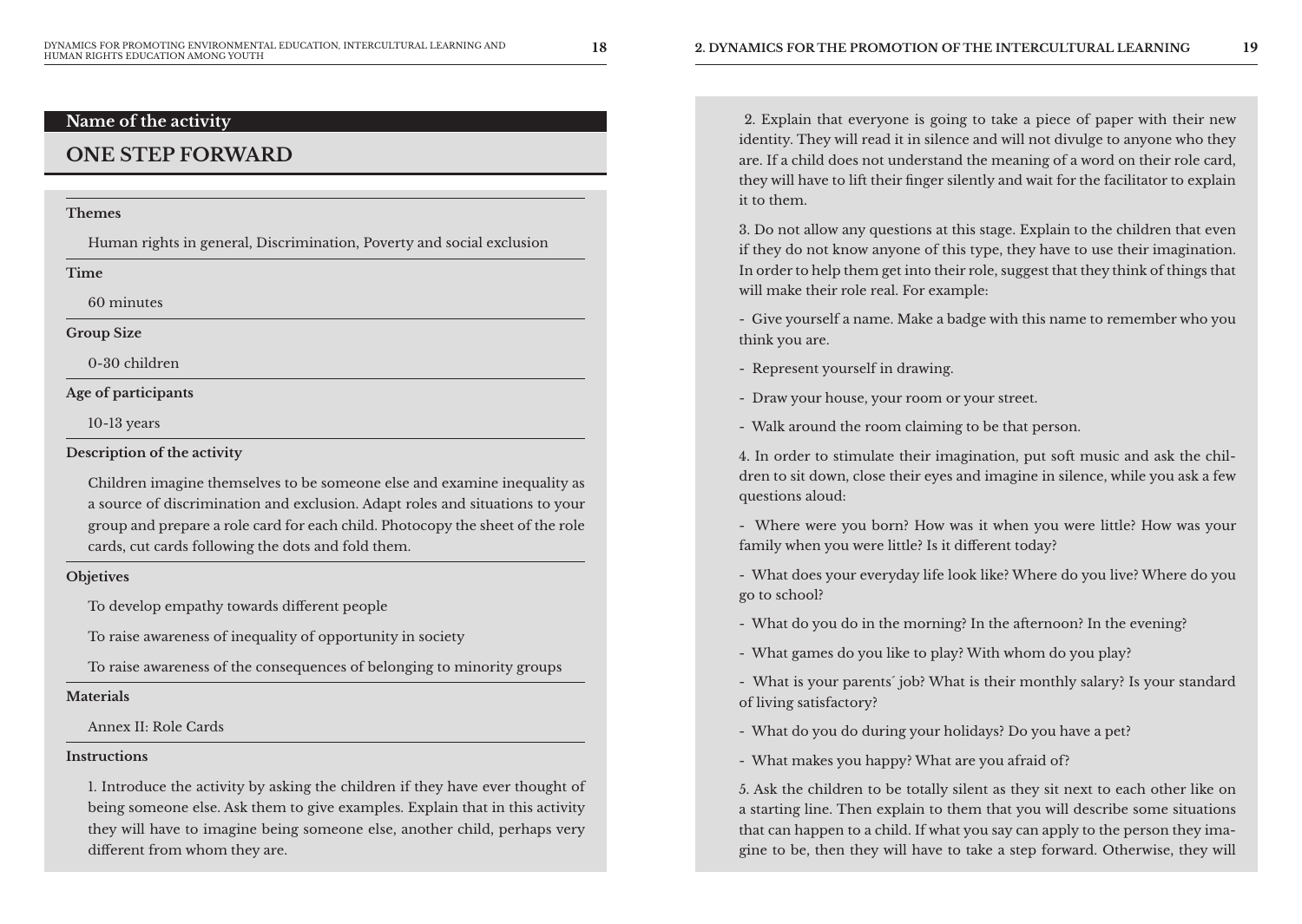# have to stay at their place.

6. Read aloud the situation statements one by one. Take a break after each one, so that the children can have time to take a step forward. Invite them to look around to see the position of their classmates.

7. At the end of the activity, ask everyone to sit down where they are. Ask them to describe the role assigned to them, each one in their turn. Once the children have identified themselves, ask them to see their position.

8. Before tackling the debriefing questions, put a clear end to the role play. Ask the children to close their eyes and become themselves again. Explain that you will count to three and that they will then have to shout their own name. In this way, you end the activity by making sure that the children won´t get stuck in their role.

## **DEBRIEFING AND EVALUATION**

1. Debrief the activity by asking questions such as:

- What happened in this activity?
- Was your role easy or difficult to interpret?

- How did you represent the character you played? Do you know someone who looks like him?

- How did you feel about imagining yourself instead of this person? Did this person look like you in some ways? Do you know someone who looks like this person?

- Reassign the activity to issues of discrimination and social and economic inequality by asking questions such as:

- How did you feel when you took a step forward? By not doing it?
- If you have often taken a step forward, when did you realize that others were not moving as fast as you?
- Was the person you thought of more privileged than you or not? Why?
- Did you feel that something was unfair?
- What happened in this activity does it correspond to reality? How?
- What gives some members of our society more opportunities than others?

# Or fewer ones?

# **SUGGESTED FOLLOW-UP**

For many young children, the concept of stereotypes is not easy to grasp. Complete this learning with other activities that also develop this concept, such as "Picture Games" (p.98), "Who's behind me?" (P.177), "The World Summer Camp" (p.126) and "Zabderfilio" (p.215).

# **IDEAS OF ACTION**

Discuss with the children about people who have more or less opportunities in society. What first steps could be taken to ensure that chances are more equitably shared among everyone? Is there inequality within the group or society that children can tackle?

# **ADVICE FOR THE FACILITATOR**

- Invent your own role cards! These are offered as an example. The more your role cards reflect the world in which children live, the more they will learn from the activity.

- Also, adapt roles so that a child whose personal situation is too much like one of the roles does not feel uncomfortable.

- The facilitator may not know the personal situation of all the children and it is possible that a child is very disturbed or emotionally affected by their role. The facilitator must therefore be very cautious and particularly attentive to children who would not be able to leave the role behind or who would exhibit unusual behavior. In such cases, the facilitator will have to try to talk to these children individually.

- It is very important that the children stay silent when they receive their role card, when they imagine the life of the person they embody and they move forward according to the life of that person. Not only does it create suspense about their new identity, but more importantly, silence helps focus on the role and avoids distractions, as well as non-role-related behaviors.

- Make sure each child has the opportunity to speak during the debriefing. This activity causes strong emotions. The more children can express themselves and their feelings, the better they will get rid of their unpleasant feelings. Spend more time on debriefing if you feel it necessary.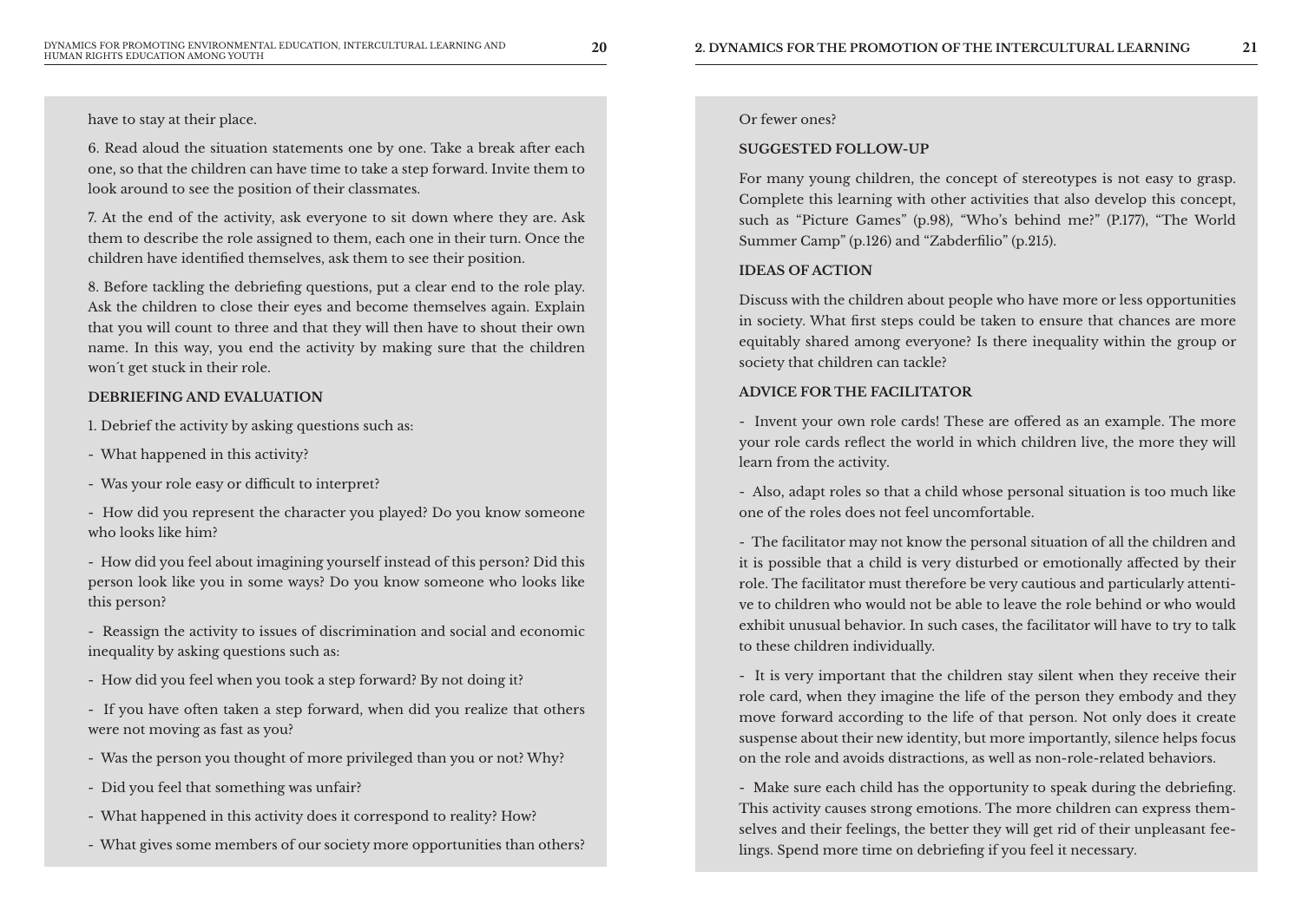- This activity can easily take place outdoors or in a large room. Keep children in their final position when they reveal the role they were playing. Indeed, young children need visual support to apprehend inequality and associate it with their characters. However, in order for the children to hear each other during the debriefing, gather them inside a circle or return to a room.

- The strength of this activity lies in the impact of the visualization of the distance that is growing between the participants, especially at the end. In order to emphasize this impact, choose roles that reflect the realities the children are facing. Adjust the roles so that only a few can step forward (that is, that they can answer yes to the exposed situations).

- During the debriefing and assessment, look specifically at how the children came to know the lives of the people they were to interpret. Was it through personal experience or through other sources of information (eg, other children, adults, books, media, jokes)? Ask them to question the reliability of their sources of information. Thus, you will be able to approach the effects that produce the stereotypes and the prejudices.

- In principle, children are aware that there are people more or less privileged than them. On the other hand, they are generally unaware of their own privileges. This activity allows them to resituate their lives in a broader perspective.

Note to the animators: invent your own cards! They will be all the more effective as they reflect the experiences of children! Those presented below are just examples....

# **SITUATIONS AND EVENTS**

Read aloud the statements. After each one, give the children time to take a step forward and realize their position in relation to others.

# **Name of the activity**

# **TOUCH THE WORD**

#### **Themes**

INTERCULTURALITY

**Time**

30. MIN

**Group Size**

MAX 10

**Age of participants**

6-99

#### **Description of the activity**

This game consists on a linguistic animation that can help the group to start knowing each other by showing elements from their own cultures.

#### **Objetives**

To know new languages

**Materials**

- Cards
- Colored pencils
- Whistle

## **Instructions**

The participants, divided by country, are invited to write in their own language on the cards the name of an object that is in the room and a flag of their country. On the other side of the card you will have to draw the object.

Each participating country will complete 10 cards.

Once the cards have been delivered to the animator, two groups are formed, mixing the nationalities, which are arranged in single file.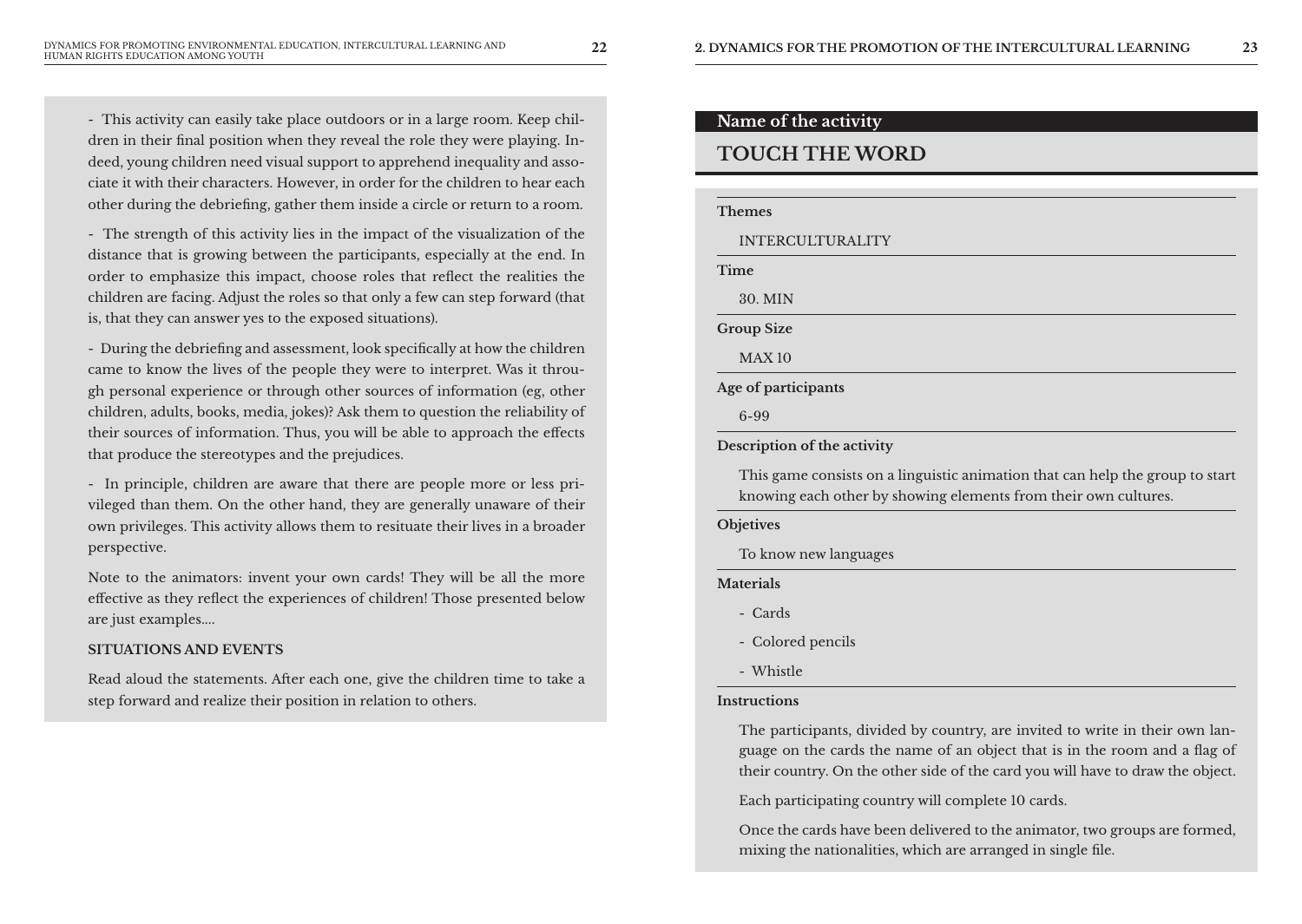At this point the animator chooses a postcard of a different language to the nationality of the participants in the front row and declares what language it is. He/She shows it to the two groups. The first in a row must recognize the object and rush to touch it, the first to touch it gets a point for its team. In understanding the word can be helped by the comrades who can not speak, but only mimic the object. The team that gets more points wins.

# **Name of the activity**

# **INACCESSIBLE TRAIN TICKET**

## **Themes**

Intercultural learning

**Time**

15 minutes

**Group Size**

5-7 people

**Age of participants**

No limit

**Description of the activity**

The group will have two categories: worker in the train station ticket office and tourists . The main thought is that the worker and the tourist doesn't speak the same language. Try to buy the ticket that you need, with some specific details: hours, destination, meals etc. without understanding the other language.

## **Objetives**

To promote international communication

To learn about stereotypes

To avoid conflicts

To promote intercultural learning

# **Materials**

Simulate an office desk, train ticket and Money. Be as imaginative as you like – you can consider a train, leaving or arriving in the train station, a big watch, train station announcer etc.

# **Instructions**

At the tickets office from the train station 1-2 employees are during a normal shift when tourists are coming to ask for tickets. The main important thing is that the tourist should speak another language than the employee. Continue this simple scenario according with the results or topyc of your workshop.

Very important during this process, create a small commission of observers. They can speak the same language with one of the main roles or a third language, different than the other two roles.

At the end let each of the three side to explain what they understood, which where their conclusions and solutions.

Talk about stereotypes, perception about foreigners, language barrier and how cultural background helps or make harder the process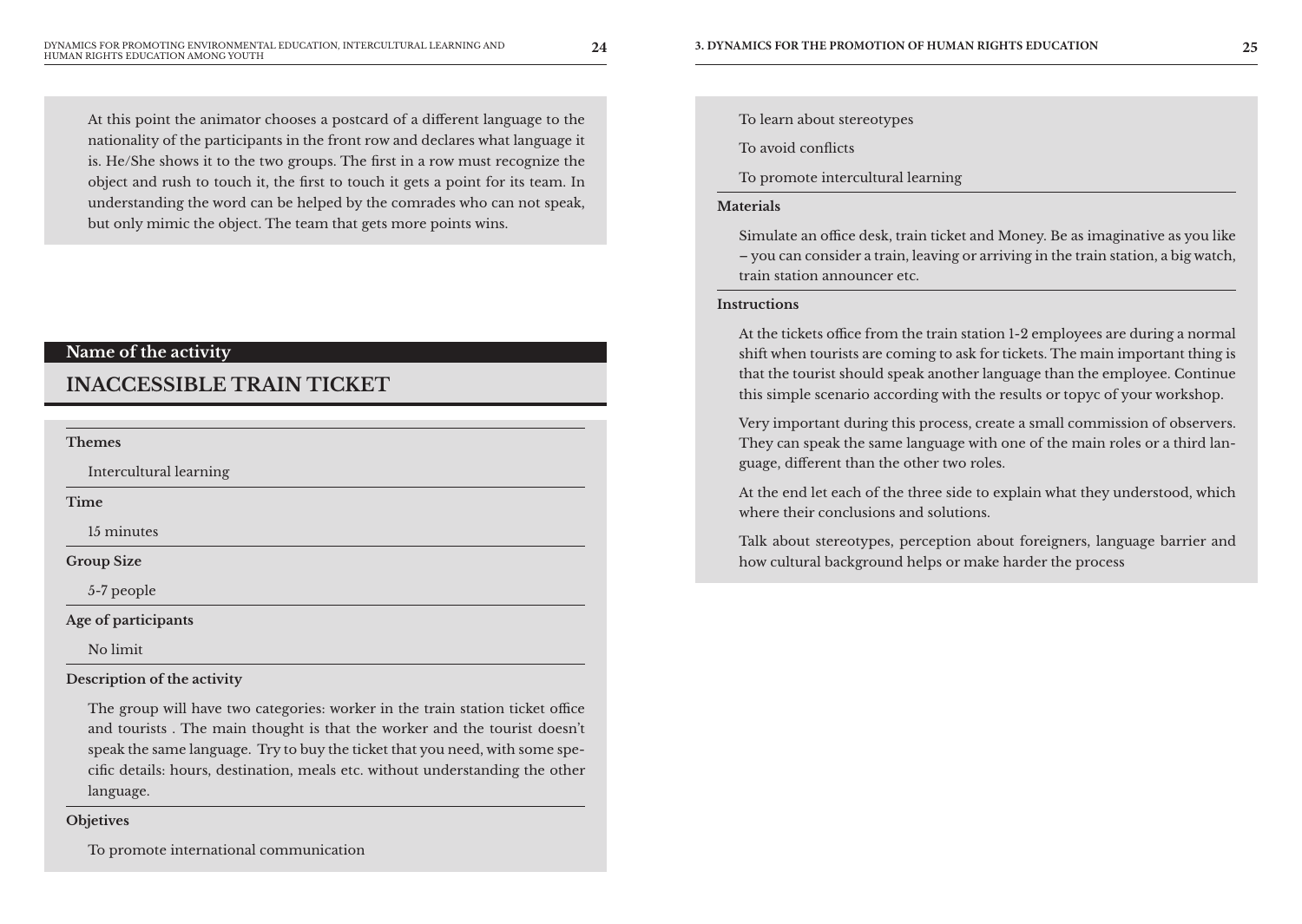# From 13 to 30 years old.

#### **Description of the activity**

Simulation game about the injustices on the wealth distribution and life conditions on the capitalist development. It intends to show as alternative the cooperation and the socialization of the means of production and social wealth.

# **Objetives**

To make as many cubes as possible and of the best quality on the time indicated by the animator, in order to win the cube contest.

## **Materials**

1 big and comfortable room whit enough tables and chairs for each group and player. Bags, A3 cardboard paper sheets, scissors, rulers, glue sticks or adhesive tapes, pencils.

The following is a suggestion about the distribution of the materials for about 24 participants divided on 6 groups of 4 people:

**Group**

| Group<br>(countries) | Paper<br>sheets   | Rulers                 | <b>Scissors</b> | Glue sticks or<br>adhesive tapes |
|----------------------|-------------------|------------------------|-----------------|----------------------------------|
|                      | 3                 | 2 rulers, 2<br>pencils |                 | $\overline{2}$                   |
| $\mathbf{2}$         | $1 y \frac{1}{2}$ | 1 ruler, 1<br>pencil   |                 |                                  |
| 3                    |                   | 1 pencil               | $\Omega$        |                                  |
| $\overline{4}$       | ½ wrinkled        | $\Omega$               | $\Omega$        |                                  |
| 5                    | 0                 | 1 ruler                | $\Omega$        | $\Omega$                         |
| 6                    | $\Omega$          | $\Omega$               |                 | $\Omega$                         |

This table shows the following situations that can be taken into account in case of organizing the activity with different number of participants

- The group 1 is self-sufficient and superabundant.

**3.**

# **DYNAMICS FOR THE PROMOTION OF HUMAN RIGHTS EDUCATION**

# **Name of the activity**

**THE CUBES GAME**

**Themes**

Human Rights

#### **Time**

Game: between 30 minutes and 1 hour, depending on the group size.

Evaluation: between 30 minutes and 1 hour, depending on the analysis level that we want to achieve.

In any case, it is better to program one session that last at least two hours.

## **Group Size**

A minimum of 10 players is needed to have a group effect. In case that there are more than 30 players, it is recommendable that the animator can count with 1 or 2 partners that can observe and take notes about the players' reactions.

# **Age of participants**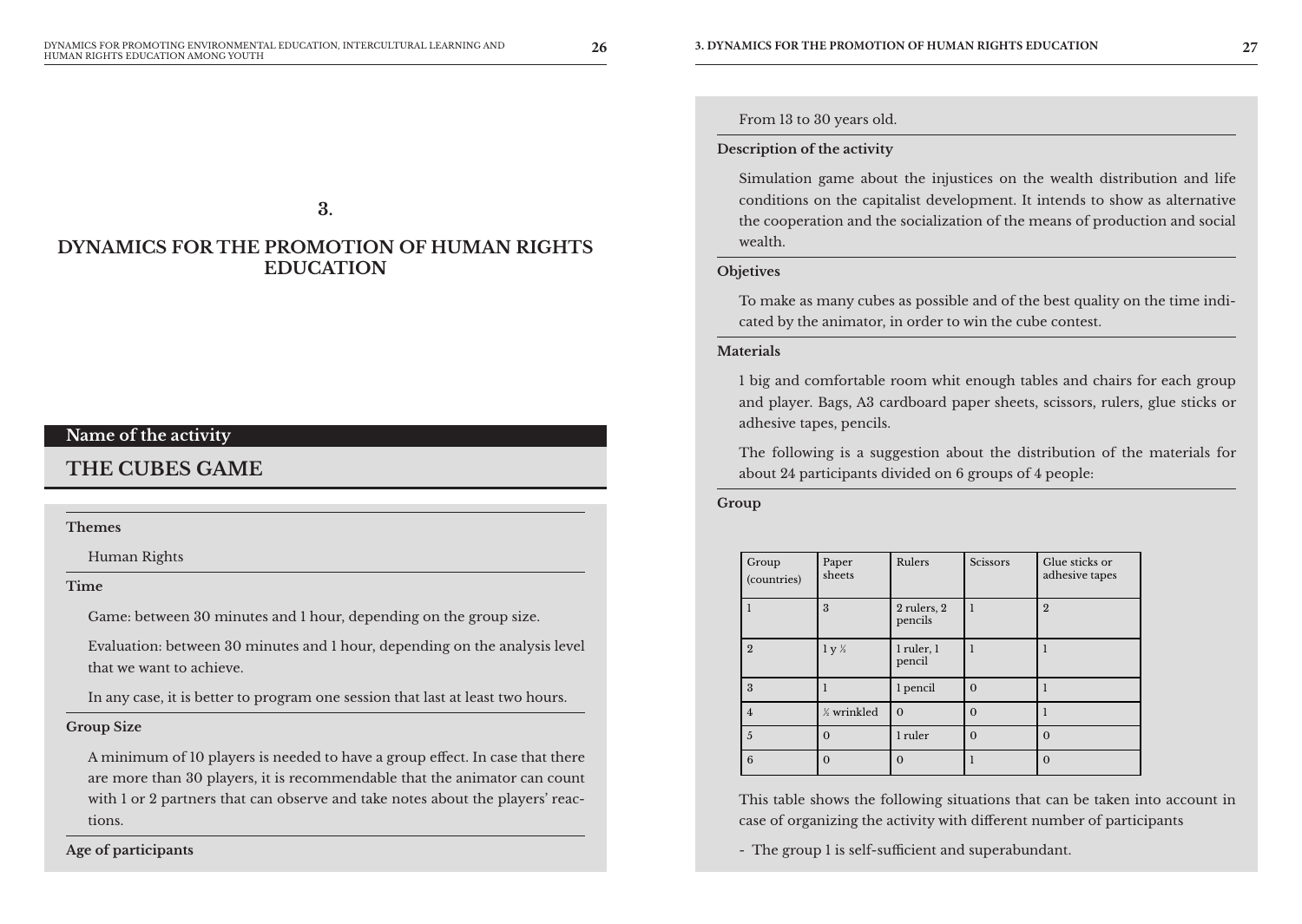- The group 2 is self-sufficient.

- The group 3 lacks a basic tool because it is not easily replaceable: scissors.

- The groups 4, 5 y 6 are on a shortage situation: the half of the sheet, carefully wrinkled and maybe also dirtied by the animator, cannot be used for make a cube that would "win the context".

- The two groups without any paper (groups 5 y 6) are on an urgency situation, because it is the raw material without which there is no possible cube. There is just one possible solution for them: to associate with others, to negotiate, to borrow, to ask for donations, to look for other instruments from wherever to make the cubes, etc. Both have one element to negotiate: one ruler and 1 scissor. There is paper enough for everyone, but badly distributed.

- There is practically enough glue sticks for all, but also badly distributed.
- There is relative shortage of rulers and pencils but they are easily replaceable.

- There is shortage of scissors, a material hardly replaceable. One "poor" group has this precious material (group 6).

# **Instructions**

Each group receives their bag with the materials assigned. The animator indicates the time for the game. After the first stage of surprise, and sometimes of complaining, everyone start to work. The animator must be absolutely quiet to the questions and demands that the participants may ask.

The animator should let each group make their own decisions. The only forbidden thing is to go out of the room for going to buy or get the things that they don't have. The animator should tell often the group how many time is left for the game, walk around the room and take notes about what is happening on the activity. When the time finishes, each group should present their cubes to the rest of the participants. The animator announces the end of the game, congrats the participants, and start the evaluation stage.

The animator can decide if a group is chosen as winner or not, and if this group can receive a symbolic prize or not. Besides, the animator should make clear that the important thing is not the context, but the process and

Evaluation: the participants should have freedom for analyzing and understanding what they have lived during the game. Anyway, the metaphorical rich of this game will let write a whole book about poverty.

The debate can be organized in two stages:

1) What happened? How were the problems solved? What feelings did they have? Were there any immoral behaviors? Which ethical values have been demonstrated during the game? Etc.

2) Which situations about real life does this game represent? At a university level? At a country level? At a global level?

At the end, the participants will be asked the next questions:

Why didn't they use the first 5 minutes for making a reunion with all the groups, distributing equally and coordinating the use of the materials for all the game? How could we describe a human group that had this kind of behavior from the beginning? Why don't we usually behavior like that in a rational, fair and caring way with others?

Advices and indications for the animator:

• It is useful to give different color papers for each group, in order to follow the exchanges and donations of materials and who gave what to whom.

• The game can demonstrate that the overabundance does not necessarily imply creativity and effort, so the animator shouldn't feel bad for providing this different quantity of materials for each group. Usually, all the groups produce something.

• It is important not to explain anything of the metaphorical meaning of the game to the participants before playing, because, if we do, all the responses will be good but in an artificial way. If the group insists on knowing why they do this activity, we should tell them that this is a dynamic for showing the leadership capabilities of each one under a strong competition situation.

• It is important to observe the behavior of each group during the game and to take notes of the lending agreements (glue, scissors, etc.) and of the strategical associations between groups, highlighting the difference between a donation, a negotiated exchange and a permanent association.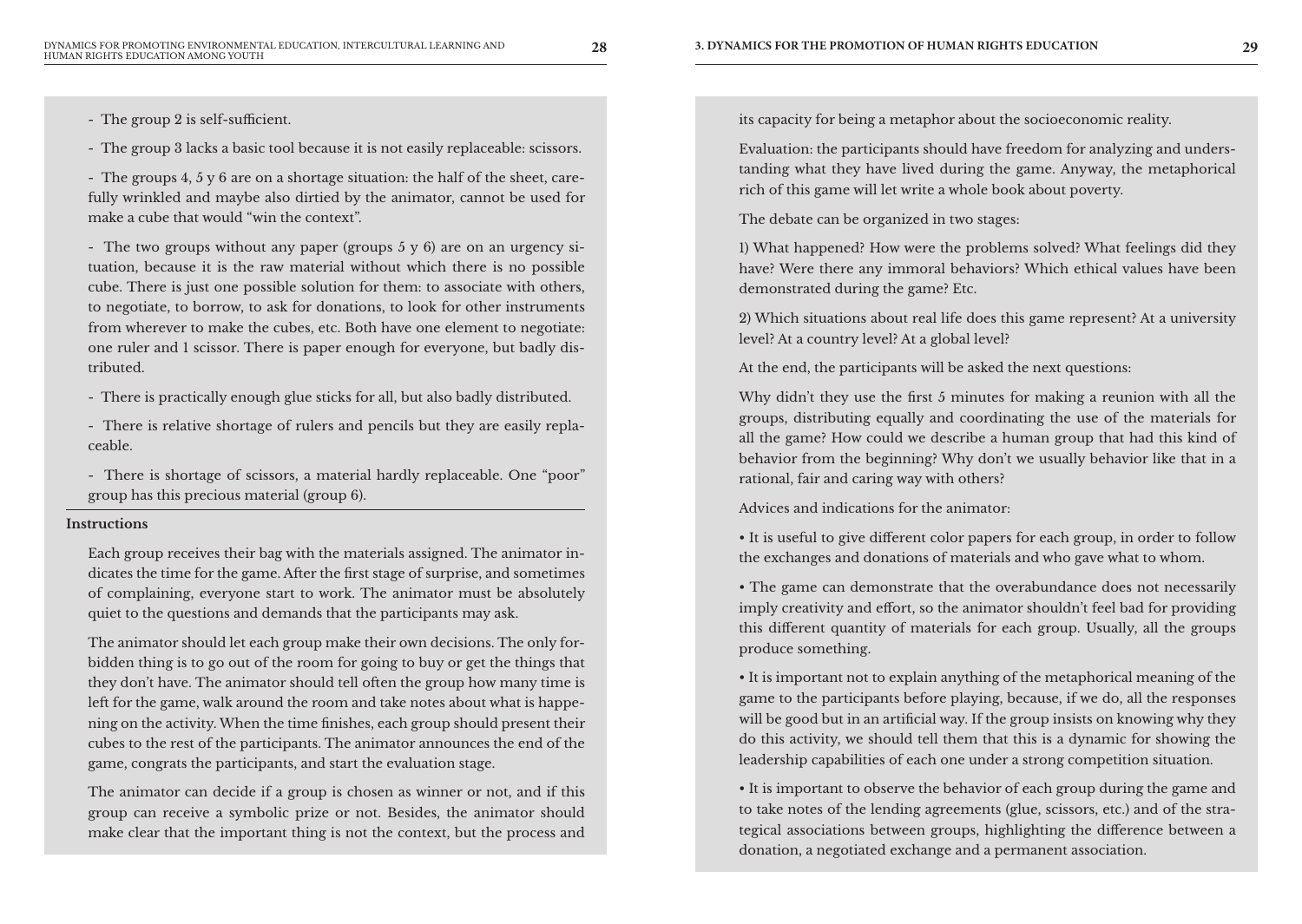• It is important to highlight the innovations and the use of their own resources that were not on the bags (there are groups that decorate their cubes with images; there are others that use alternative tools, etc.).

• It is important to highlight the relevance of the intelligence, a non-material resource that is shown on this game through the capability for designing and building cube models and, eventually, to sell them to other groups.

• It would be useful to make the participants reflect about the problem of the eagerness to compete between them: Where does it come from? Can we use it in an appropriate way at a social level, or will it just end damaging all of us?

• This game is an excellent introduction for explaining the difficult notion of Social Capital, the importance of the cooperation networks, the agreements and mutual support for restore the justice on situations that are structurally unequal.

• In case that this game is used with participants with lower school level, it is preferable to draw previously a model of a cube on the blackboard. With some clear indications about how a carton cube is made, people without any knowledge can make their own cube with just a few resources.

# **Name of the activity**

# **IF THE WORLD WAS A VILLAGE OF 100 PEOPLE**

**Themes**

Human rights – equality – differences

**Time**

30mn-1H

**Group Size**

From one person to an infinite number of them

#### **Age of participants**

#### $10 - 17$

# **Description of the activity**

This activity consiste of a Quizz of 15 questions on the theme of "what if the world was a village of 100 people." interrogating the proportion of the human race on different matters, such as rights, water access or even education and wealth, but at the scale of a village.

#### **Objetives**

To make the participant acknowledge the distribution of the population in today's world and its characteristics. The inequalities that still occur around the globe, and the influence of our own environment over our vision of it.

## **Materials**

Papers and pens

Anex III: Document with

# **Instructions**

The facilitator makes a table with as much column as there is groups or individual and write each answer in it.

The Facilitator asks the 15 questions, each team or individual takes time to answer on the sheet of paper. At the end the facilitator reveals the real number, then questions the participants on their answers. Why this answer? Did they expect this distribution? What are their views on it? What causes and consequences?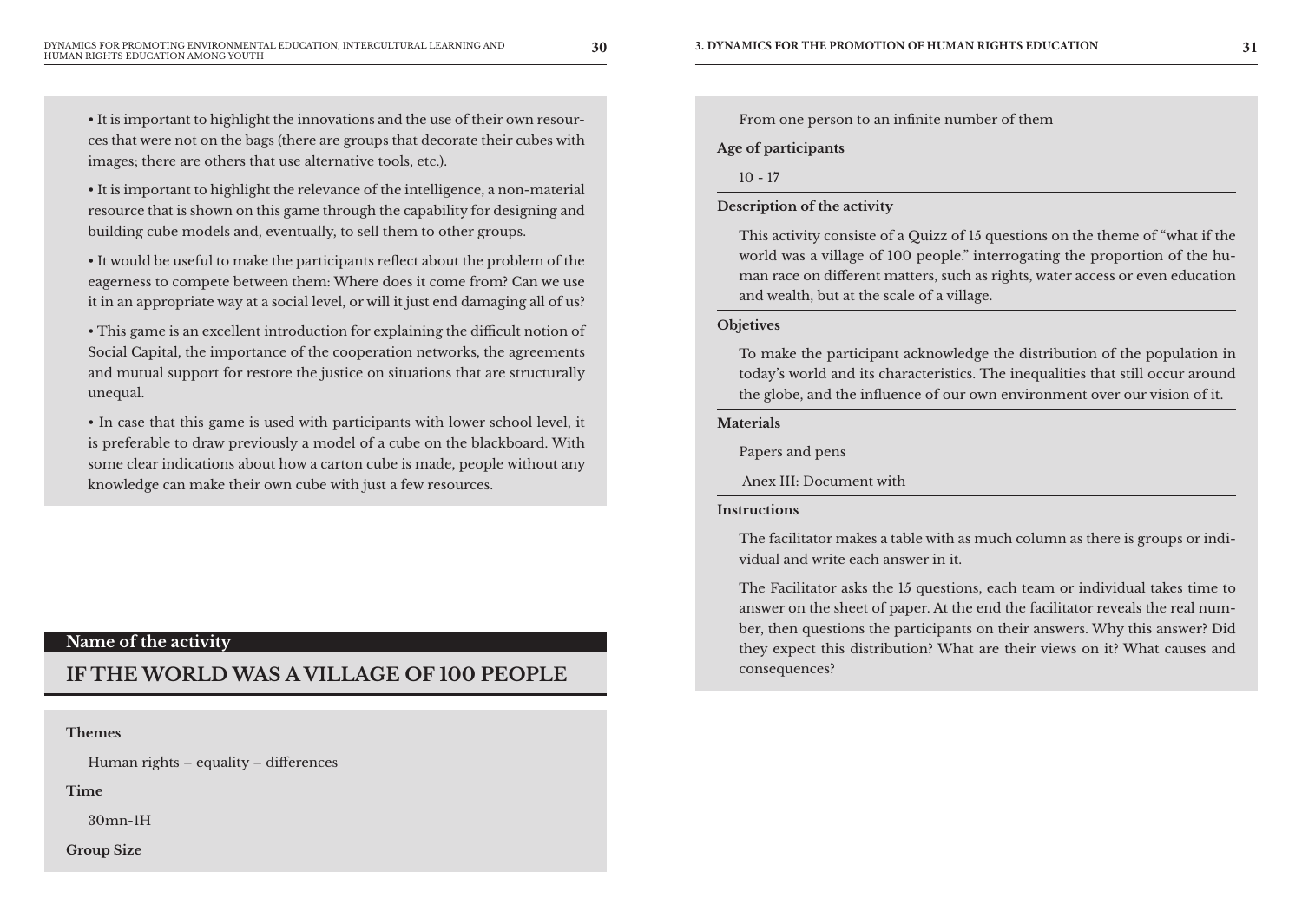# **Name of the activity**

# **GUESS WHO'S COMING TO DINNER**

**Themes** Human rights **Time** 30. min **Group Size** Individual **Age of participants** 5 -99 years old **Description of the activity** It is assumed that the participants are invited to a dinner in which celebrities should also participate. Three days before the event the organizers contact the participants to organize the tables: therefore everyone must decide

whom to dine with, choosing from a list (names are not provided but only nationality or profession). Guys should not know that each person will then be associated with a name. When everyone has completed their table, they will discover the names of the list. We will discuss together.

## **Objetives**

To make participants reflect on how stereotypes can be transformed into prejudices, influencing our behavior.

#### **Materials**

- Guest table
- A black girl

Rihanna, pop singer

A football player

Afelo, Afelo, goalkeeper of the Nigerian team F.C. Kano Pillars

# A chinese girl Gong LI, famous actress An extra-community (m) Lautaro Martinez, F.C. Inter footballer An italian boy C.G. just released from juvenile prison An extra-community (f) Jennifer Lopez, pop singer An eastern Europe girl Anna Safroncik A young italian M.T., teacher Table to complete IL TAVOLO

# **Instructions**

- Describe the game
- Distribute a table and a card (without names) to everyone
- Participants complete the table in 2 minutes
- The names of the characters are revealed
- Final discussion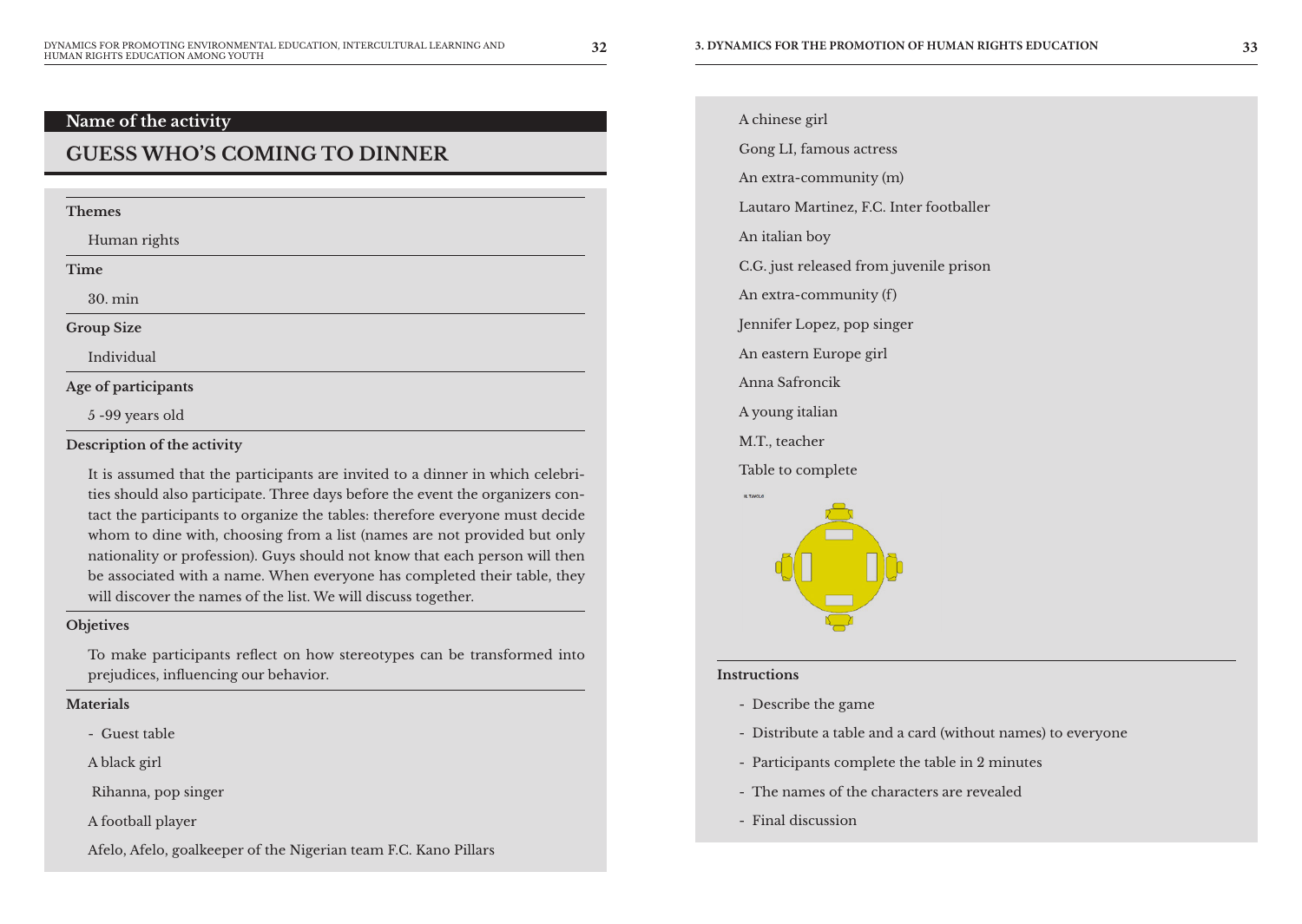# **Name of the activity**

# **LIBRARY OF EXPERIENCES**

| <b>Themes</b>         |
|-----------------------|
| Human Rights Learning |
| Time                  |
| 1 hour                |
| <b>Group Size</b>     |
| $10-15$ people        |
| Age of participants   |
| No limit              |

# **Description of the activity**

Library of experiences tries to present stories and facts presented by alive books – humans. Using the concept of living library, some people will be the books, sharing their own experiences or doing a role playing with experiences provided by the organizer. The other people will represent the readers. The selection of the books should be done carefully, in order to include different perspectives, ages, problems, solutions found during the time, current situation vs past situation

# Objetives

To offer good examples for the readers about true situation from their community

To find solutions for the stories heard

To live the experience

**Materials** 

Paper for book titles , instruments to write , timer , chairs

Instructions

The organizer should prepare 5 books, and pairs of 1 chair for the book and

1-2 chairs for the readers (no more than two readers in the same time). One person will use a timer and open the library. Then each visitor will choose the book title that he likes and start to "read". After a perriod of 5-8 minutes, the book will be closed and the readers will move to a new book. At the end organise a debate with the books and the readers in order to discover their feelings, perceptions and improve the result of the game.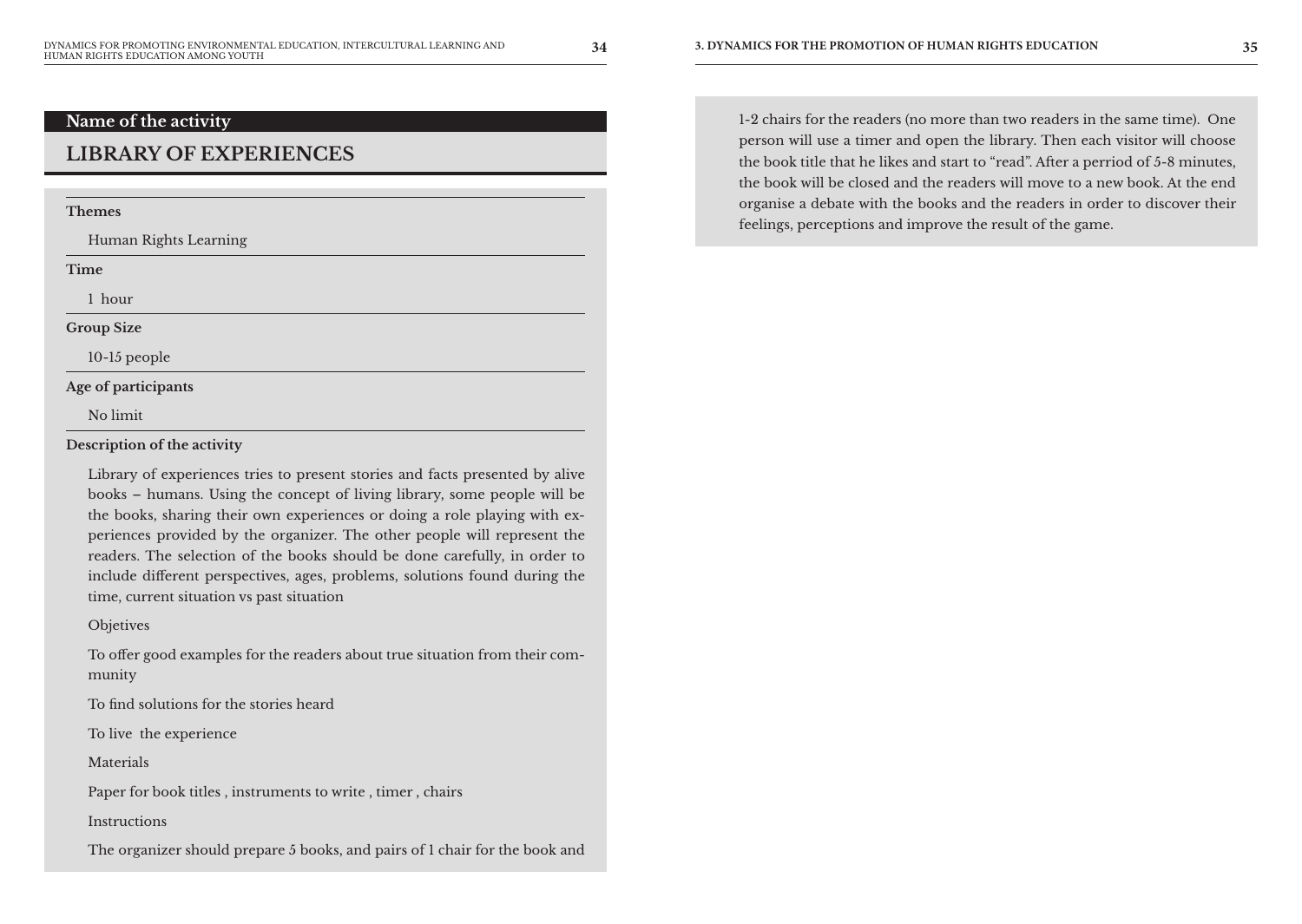# **Annex I: WHAT'S UP? The State of the World Quiz**

Questions and answers

**1. Between 2000 and 2015, how many years did life expectancy in the world go up to?**

a) 2 years

b) 5 years

c) 6 years

Answer: 5 years

Life expectancy grew spectacularly since 2000. It's the fastest increase since the sixties

**2. How many countries provide access to potable water to 100% of their population?**

| ٦<br>۰.<br>$\sim$<br>×<br>۰. |  |
|------------------------------|--|
|------------------------------|--|

b) 35

c) 125

Answer: 35 out of 195 countries

748 millions people are still deprived of drinkable water. Africa is the most affected continent by this lack of water, but shortage of fresh water might affect a third of the world's population by 2025

**3. How many countries have an obesity rate greater than or equal to 30%?**

a) 13

b) 25

c) 41

Answer: 25

7 countries are also touched by malnutrition. Hunger is decreasing, but obesity is rising and affect approximately 13% of global population. It is related to rich industrial diet and genetics predisposition. Polynesia and Micronesia are unfortunately the record holders for obesity with 38% of men and half of the woman victim of it.

**4. What have four researchers from the University of Connecticut highlighted regarding the influence of the environment on the suicide rate?**

a) The higher the satisfaction rate of a population is, the greater the number of suicides.

b) The more remote a population is, far from a big city, the higher the suicide rate.

c) The more the population belongs to the higher social sphere, the higher the suicide rate.

Answer: The higher the satisfaction of a population, the higher the number of suicides.

Also called "Happiness-suicide"Paradox". According to their study, the State of Utah is at the top of the satisfaction rank, but is also the 9th out of 50 concerning the suicide rate. New York is the 45th on the satisfaction rank but have one of the lowest suicide rates of the USA. It is harder to be sad in a joyful environment than the opposite, it makes people think their sadness is illegitimate

**5. Which continent is most affected by climate disasters in the world?**

a) Asia

b) Africa

c) America

Answer: Asia

In 2014, 48% of catastrophes occurred in Asia, 87% of them were of climate origin. In fact in the ranking of the most devastating disasters of history, five occurred in China and three are at the top of the list

**6. According to World Health Organization, what percentage of the world's population breathe air that does not meet the standards and where the amounts of fine particles exceed the recommendations?**

a) 30% b) 70% c) 90%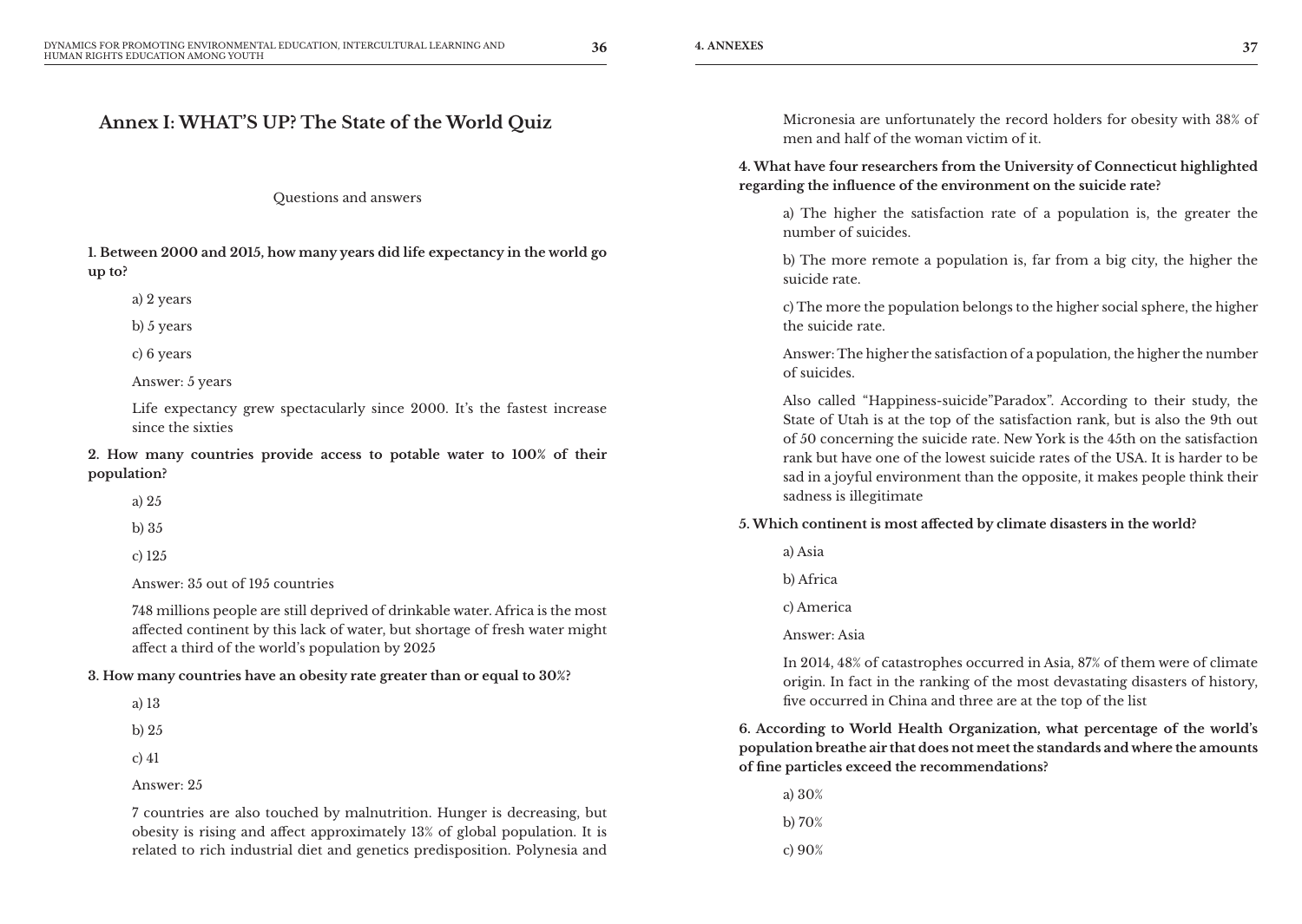# Answer: 90%

Responsible of 7 million premature deaths, air pollution is the 4th cause of death in the world. It supplanted smoking in some cities. Fine particles get easily into our vital organs and can cause serious damages. It doesn't spare the countryside either. The only places where you can breathe freely are the sparsely populated areas.

# **7. What environment is most affected by the collapse of its biodiversity?**

a) Marine environments

b) Freshwater environments

c) Terrestrial environments

Answer: Fresh water area

81 % of the fresh water biodiversity collapsed 40 years ago and it's getting worse, due to the pressure that human beings and their activity put on the environment

# **8. What alarming situation can we observe in the North Pacific?**

a) A near desertion of biodiversity

b) A continent of plastic

c) The proliferation of green algae

Answer: A plastic continent

A 2700Km plastic continent invaded the ocean. That's a proof that human beings have real issues to deal with their waste and that's why each year 20 billions tons of waste goes straight into the oceans.

# **9. Which country can boast of having reached 100% of renewable energy in its production of energy?**

a) Finland

b) Latvia

c) Iceland

# Answer: Iceland

Indeed! This small country of 330 000 inhabitants reached 100% of renewable energy thanks to geothermal energy and hydroelectricity. Iceland is not done yet though! Wind energy is still underused but looks quite promising!

# **10. How is the latest ecological calculator powered?**

a) By water

- b) By wind
- c) By sugar
- Answer: With water

Made entirely from recycled component, the calculator works thanks to a water battery.

**11. What did the "Design for the other 90%" exhibition present in New York in 2007?**

- a) Objects designed by minority artists
- b) Objects designed for the underprivileged

c) Objects made with recycled materials

Answer: Objects designed for the most needy

Almost 90% of world's population can't access essential products.

Designers, engineers, businessmen gathered to invent unusual and useful objects for the needy. A straw to filter water, a bamboo water pomp are part of the many inventions you can see at this ehibition.

# **12. Who filed a complaint against the World Bank, in Congo?**

a) Pygmies

b) Forest industries

c) Humanitarian NGOs

Answer: Pygmies

They oppose the institution that argues in favor to resume industrial exploitation of the forest, which was stopped during the war. The pygmies demands, with the support of NGO, that a study on the environmental and social impact of wood trade is conducted

# **13. What is an Energy Manager?**

a) An energy expert

- b) A device to control consumption
- c) A dynamic framework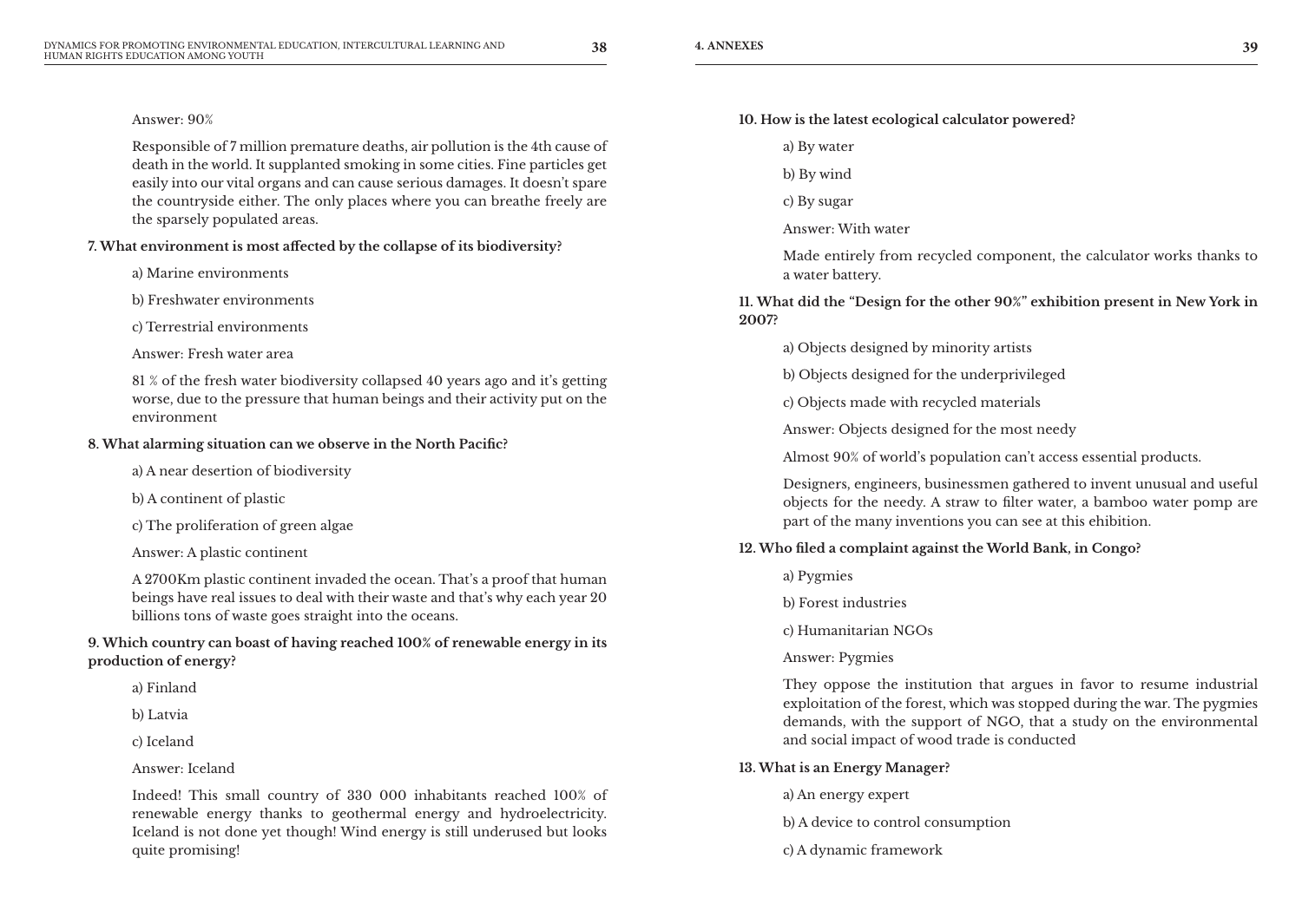Answer: An energy expert

To prevent the increase of the fossil fuel price, the deregulation of the electricity market and the environmental constraint, the next Energy Managers will have to ensure the cost efficiency and the risk inside the companies and communities. A work of the future!

# **14. In Canada, which prohibition is questioned by municipalities and ecological associations?**

a) Hanging the clothes to dry by the window

b) Ride a bike on the sidewalks

c) Sell used textbooks

Answer: Hanging the laundry by the window

Like in France, many condominium forbid the hanging of laundry by the windows or in courtyard for aesthetic reasons. Therefore, encouraging resident to use energy-consuming tumble-dryer. A movement has been created to ask the government to withdraw this prohibition.

# **15. With the arrival of computers, paper consumption has fallen sharply.**

a) True

b) False

Answer: False

The development of computing and internet did nothing but to increase the use of paper, therefore, using an electronic mail would increase its consumption by 40%!

# **16. In Canada, where did the authorities bury a whale that ran around on the coast?**

a) In a pet cemetery

b) In a landfill for industrial waste

c) In a memorial built on the beach

Answer: In a landfill for industrial waste

Contaminated by the chemical pollution of the water, the mammal couldn't be buried under the sand without risking the spread of contamination. Industrial, agricultural and atmospheric rejections are damaging the water quality to such an extent it has become a danger for human health through the pollution concentrated in all the food chain.

**17. How have farmers managed to increase their income by 30% to 70% in Senegal?**

a) By equipping computers

b) By converting to organic farming

c) By exporting their products

Answer: By equipping themselves with computer

Thanks to the use of terminals informing them about the market prices, farmers were able to improve their income with a better stock management. These new techniques can be really useful in the fight against poverty, as long as we reduce the digital gap.

# **18. After the Amazon, what is the largest reservoir of biodiversity?**

a) The Great Barrier Reef in Australia

b) The Mediterranean Sea

c) Patagonia

# Answer: Mediterranean sea

Although the Mediterranean Sea is only 0.7% of the surface of the oceans, it is a major biodiversity reservoir with 28% of species that cannot be founded anywhere else. In fact, that's a favorite area for cetaceans, we can identify 19 kind out of the 80 known. An incredible biodiversity threaten by human Activity...

# **19. What is a whistleblower?**

a) An apparatus used to detect tsunamis

b) A screeching insect

c) A citizen revealing information to the public

Answer: A citizen revealing information to the public

Many scandals related to the environment and health have been revealed by scientists or ordinary citizens despite the risks to which they are exposed. Since 2013, they are protected by law.

**20. What is the average amount of the fair trade basket for a French household?** 

a) 5 € b) 14  $\epsilon$ c) 21 €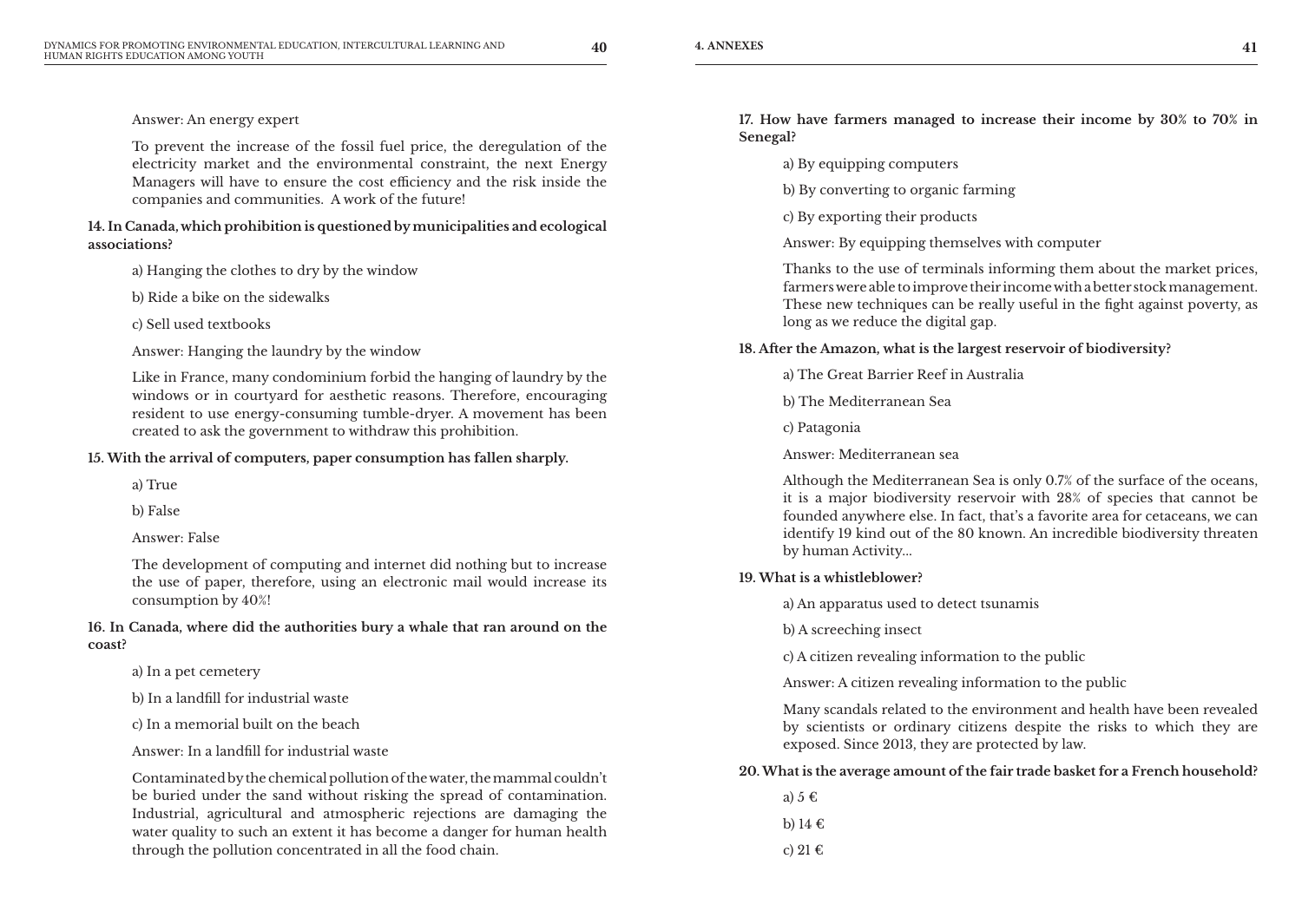# Answer: 14€

Fair trade offers a different way of consuming by providing a decent income for small producers while protecting the environment. The average price went from 3,30 in 2006 to 14,15 in 2016. It increased by 121% between 2013 and 2016.

# **21. What does China plan to build by 2020?**

a) 500 airports

b) 500 museums

c) 500 companies

Answer: 500 airports

With this development program, by 2020, 8 Chinese out of 10 will have an airport 100km away from their homes. In 2015, they already had 300 airports. It will definitely not improve this country ecological footprint, which is already world champion polluter.

# **22. What is causing air pollution in Europe?**

a) The decrease in life expectancy

b) The definitive migration of birds

c) The fall in the level of the Indian Ocean

Answer: The decrease in life expectancy

According to a 2005 study, this phenomenon reduces by 10 month the life expectancy of every European and causes 520 000 premature deaths each year. One of the causes of those premature deaths might could from a prolonged exposure to fine particles that we breathe, also responsible for lung cancer.

**23. Where and when was firstly noticed the correlation between air pollution and respiratory allergies?**

a) In Japan in the 60s

b) In the USA in the 80s

c) In Europe in the early 2000s

Answer: In Japan in the 60s

This phenomenon was highlighted for the first time when the cedar pollen allergy rate had a massive increase, simultaneously to the road traffic development. We have discovered, since then, that the substances from the exhaust system are settling and combining with the pollen, increasing their effect.

# **24. Of these 3 species, which one has the best photographic memory?**

a) The chimpanzee

b) The man

c) The elephant

Answer: The chimpanzee

Researchers from the University of Tokyo came to this conclusion after asking to an adult human and a 5-years-old Chimpanzee to repeat a sequence of numbers on a touch-screen. The little monkey surpassed his cousin... Which just show that to err is human!

# **25. What is Crabyon?**

a) A textile fiber

b) A hybrid animal

c) A process for capturing CO²

Answer: A textile fiber

Coming from Japan, it combines a substance from the shellfish's shell and plant cellulose. Corn, bamboo, seaweed and milk protein can be used in the production of new and more efficient textile fiber.

# **26. Who saved the Elbe Valley threatened by a bridge project?**

a) A primary school class

b) Japanese patrons

c) A bat

# Answer: A bat

Starting in 1862, this project was rescheduled many times for insurmountable technical reasons at the time. In 1997 an architect was chosen for his proposal, but the local population mobilized for the protection of the flying mammal, blocking the project again.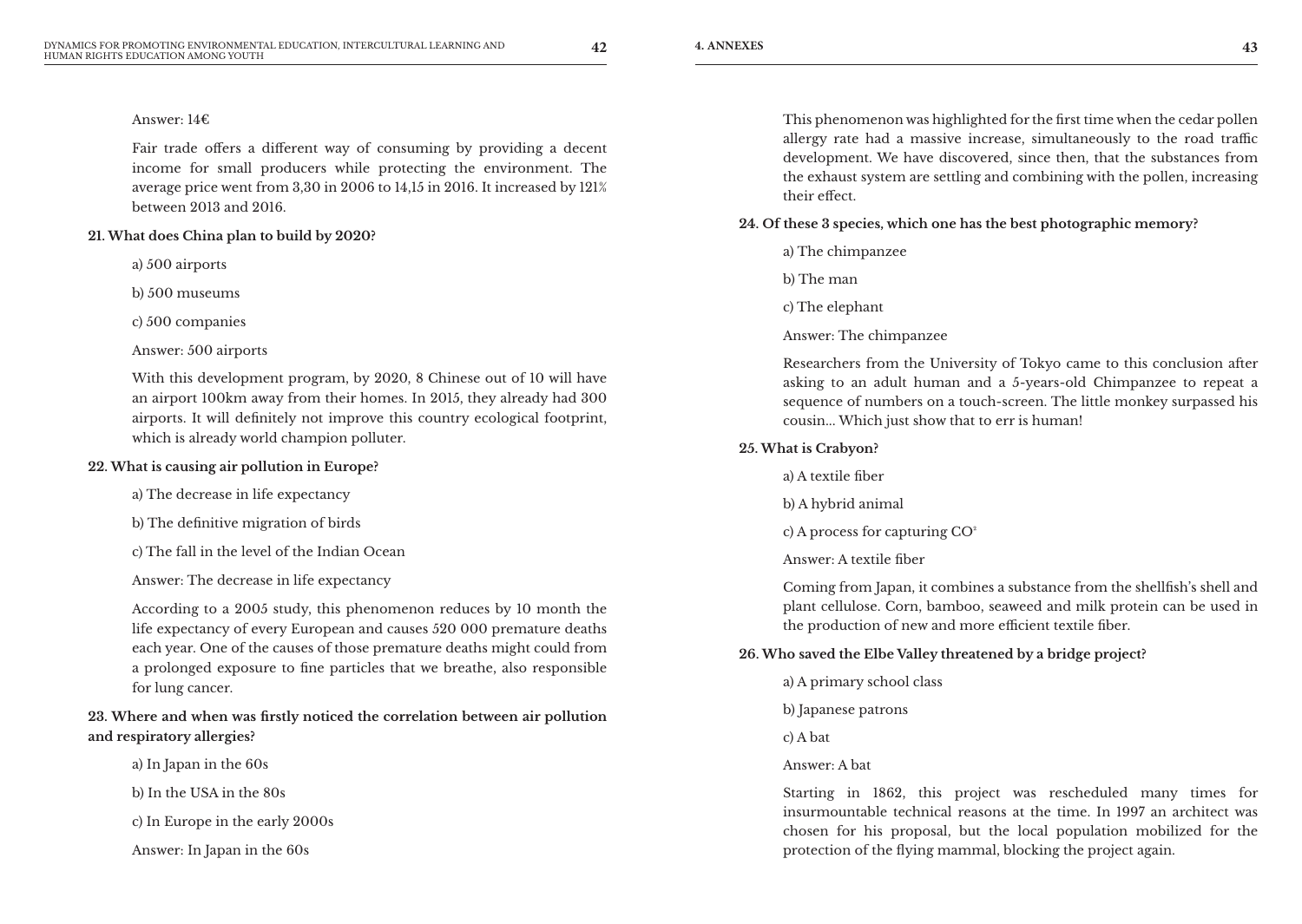**27. Who has joined forces with Greenpeace to save fish threatened with extinction, in the United Kingdom?**

a) The Queen

b) The great chefs

c) Arsenal football team

Answer: The great chefs

They wanted to encourage restaurants to stop serving fish (because they are victims of over-fishing) by informing them about the risk of disappearance of endangered species.

**28. What amazing experience has been conducted since 1996 by a Canadian magazine across 15 countries?**

a) A test on honesty

b) A test on the meaning of hospitality

c) A test on openness to the world

Answer: A test on honesty

It's by deliberately mislaying a well filled wallet with all the owner's details and by comparing the return rates that the reputation of a country is evaluated! The Scandinavian countries earned the first place. France is 11th.

**29. Why did the GIGN and the army have been called back to Guyana in February 2008?**

a) To secure the launch of the new Ariane rocket

b) To fight against the clandestine miners

c) To protect a convoy of rare species

Answer: To fight against the clandestine miners

Their activities are the origin of an ecological and sanitary disaster in the Amazonian forest. More than 70% of the region's native American children would show metal concentration superior than the WHO's norms, following the contamination of the fishes of the rivers by the product rejected by those illegal activities.

**30. How long will the impact of human activities on the climate be visible?**

- a) 50 years
- b) 100 years
- c) 1000 years

Answer: 1000 years

The greenhouse gases have a life span of many centuries. Therefore, we can only influence over the extent of the global warming. There is still time to act so the temperature evolution stick into the bottom bracket announced by the experts, that means, an augmentation of 2 to 4°C by the end of the century.

## **31. Scalding baby bottles is always good for baby's health:**

a) Yes

b) No

Answer: No

Boiling bottles, baby bottles and other food polycarbonate cans causes an emanation of toxic products. Researchers detected up to 55 times more bisphenol A, suspected of altering the brain development.

# **32. What was built on the island of Bastøy in the Oslo Fjord?**

a) An ice hotel

b) An ecological and citizen prison

c) A "Noah's Ark"

Answer: An ecological and citizen prison

The detainees live in wooden houses. They grow organic fruits and vegetables; they use horse-drawn plough and they even manage the ferry connecting the island to the continent. It is an innovative experience to empower prisoners, to teach them respect and to restore their self-confidence.

#### **33. Fruits and vegetables can protect from cancer**

a) Yes b) No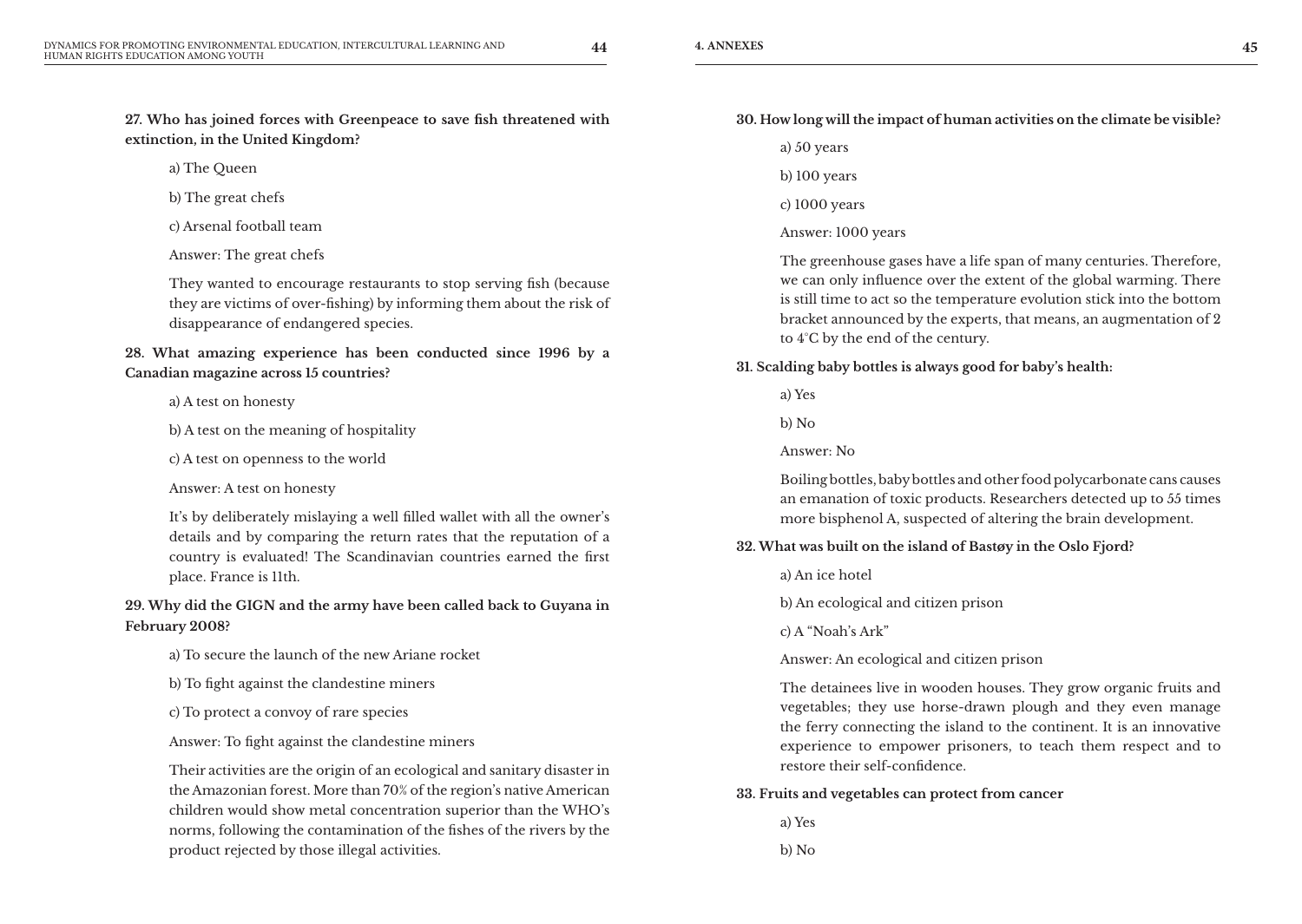# Answer: Yes

Organic fruits and vegetables are rich in compounds that can protect against cancer: Salvestrol. This substance produced by plants in reaction to an external aggression would identify the cancerous cells and destroy them.

# **34. Who owns 7% of the habitable surfaces of the planet?**

a) The multinationals of mining

b) The major religions

c) Nature reserves

Answer: The Major religions

That's why the United Nations joined them and environmental organizations to try to preserve hundreds of sacred sites that are important habitats for the flora and fauna.

# **35. Who was Lonesome George?**

a) An explorer

b) A giant Galapagos tortoise

c) An environmental activist

Answer: A Giant Galapagos tortoise

George was the only representative of any of the 11 giant turtoise species. It was captured in 1971 by a research center while he was threatened on its native island invaded by goats. He was never able to mate despite all the scientist's attempt. His species disappeared with him in 2012

# **36. In France, what is the difference in average wage income between women and men?**

a) 6%

b) 12%

c) 24%

Answer: 24%

According to INSEE (French national statistics office), the gap of 24% can reach up to 31% in the lowest social class. It is explained by the combination of a 19% lower hourly wage in average to the men's one and a lower weekly working time, women are more often working part time.

# **37. What is the term BedZED?**

- a) An eco-district
- b) A new electric diode
- c) A sea level landmark
- Answer: An eco-district

The Beddington Zero Energy Development, located in south London, combines green architecture, soft transportation and promotes local economic development. It has become a reference for every eco-district.

# **38. What is the particularity of the assembly plant of a major American car manufacturer?**

a) It is built underground

b) All employees are in social reintegration

c) The roof is covered with plants

Answer: The roof is covered with plants

The assembly plants have a 4 hectare green roof. It made it possible to reduce  $CO<sup>2</sup>$  emissions by 15% and to save 20 million m<sup>3</sup> of water per years and also to provide shelter to many birds and insects.

# **39. What event took place on Sunday 24 February 2008, between London and Amsterdam?**

a) An airplane flight powered by biofuel

b) A sporting challenge for an NGO

c) An extremely rare migration of seabirds

Answer: An airplane flight powered by biofuel

A 747 Boeing connected London to Amsterdam on a flight without passengers, with a tank filled with a mixture of kerosene and bio-fuel made of babassu oil and coconut oil.

**40. What percentage of the world's untreated wastewater is discharged directly into the natural environment?**

| a) $9%$  |  |
|----------|--|
| b) $19%$ |  |
| c) $80%$ |  |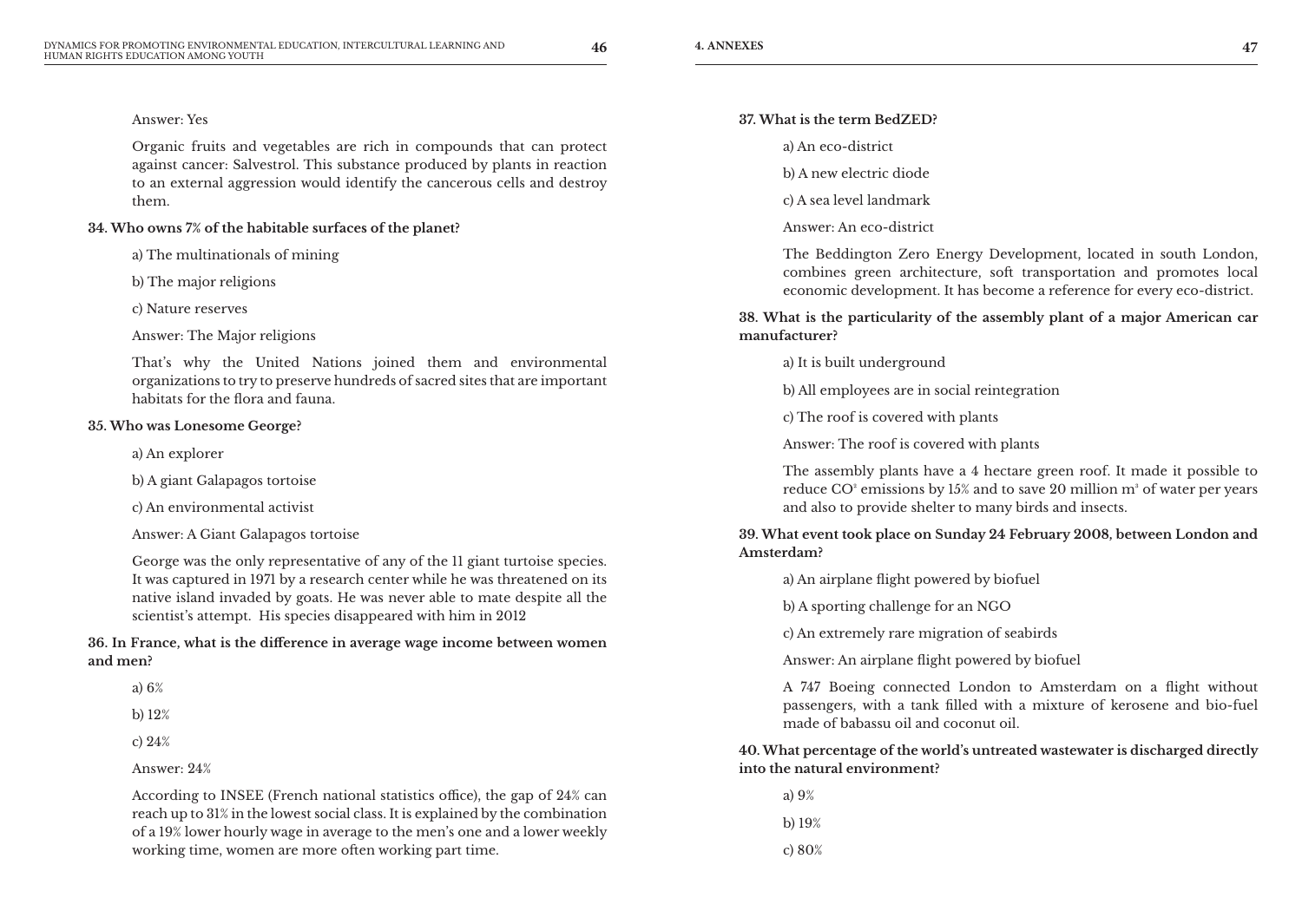Answer: 80%

The population tripled during the XXth Century, but water consumption was multiplied by six. Agriculture consumes 70% of resources against 20% for industry and 10% for domestic use. Water treatment is a priority issue in a lot of countries

# **41. In France, what consumes nearly 1/4 of the annual electricity production of a nuclear reactor?**

a) The total of TV decoders and internet box

b) The radios embedded in Parisian taxis

c) The illuminations of the Eiffel Tower

Answer: The total of the TV decoders and internet box

In standby, those devices consume as much as when they are on. With the increasing number of people that have those devices, it will consume 1/3 of that nuclear reactor soon. Cost for the people and the earth: those devices bulimia makes you pay a 13th subscription month.

# **42. What is the particularity of street garbage cans in the town of Saint-Mandé in the Val de Marne?**

a) They are scented with green tea

b) They talk to urge passersby to cleaniness

c) They compact the waste

Answer: They compact the waste

Solar panels produce electricity that allow bins' compactors to work. Each bin can receive 680 L of garbage for a capacity of 175 L. Compacted waste, less collection to plan, so, less CO² freed in the air.

**43. Since 2001, which country recycles the most aluminium packaging in the world?**

a) Switzerland

b) Japan

c) Brazil

Answer: Brazil

By encouraging the people from the favelas to retrieve soda tin cans in exchange of discount coupons on electricity bills, the collection rate reached 98%. Bills are paid; people can access credits and become aware of the necessity to protect the environment.

**44. What is found in the paint used for the signaling of certain roads, in Brittany?**

a) Toxic heavy metals

b) Oyster shell powder

c) Luminescent radioactive pigments

Answer: Oyster shell powder

This technique was born in Morbihan. A Major company in building and maintaining roads had the idea to extract limestone out of the shells instead of the traditional quarries, to incorporate it into the signaling paint.

# **45. What original profession can be found in North America?**

a) Consultant in humor management

b) Eco-friendly shopping coach

c) Lawyer in embryo law

Answer: Consultant in humor management

Solicited to help business leaders to relax, they don't hesitate to recommend hiring someone assigned for fun. Humor and joy are beneficial to the life of the company . Some of the most profitable companies in the world, known for their workers well-being, certify it.

# **46. What is the particularity of the Capuchin monkey?**

a) He is able to strike

b) He sleeps 48h to rest

c) He understands the language of flies

Answer: He is able to strike

That's a quite surprising behavior that Atlanta's university researchers highlighted: Capuchin studied refused to do their task if one of their fellows get a better reward!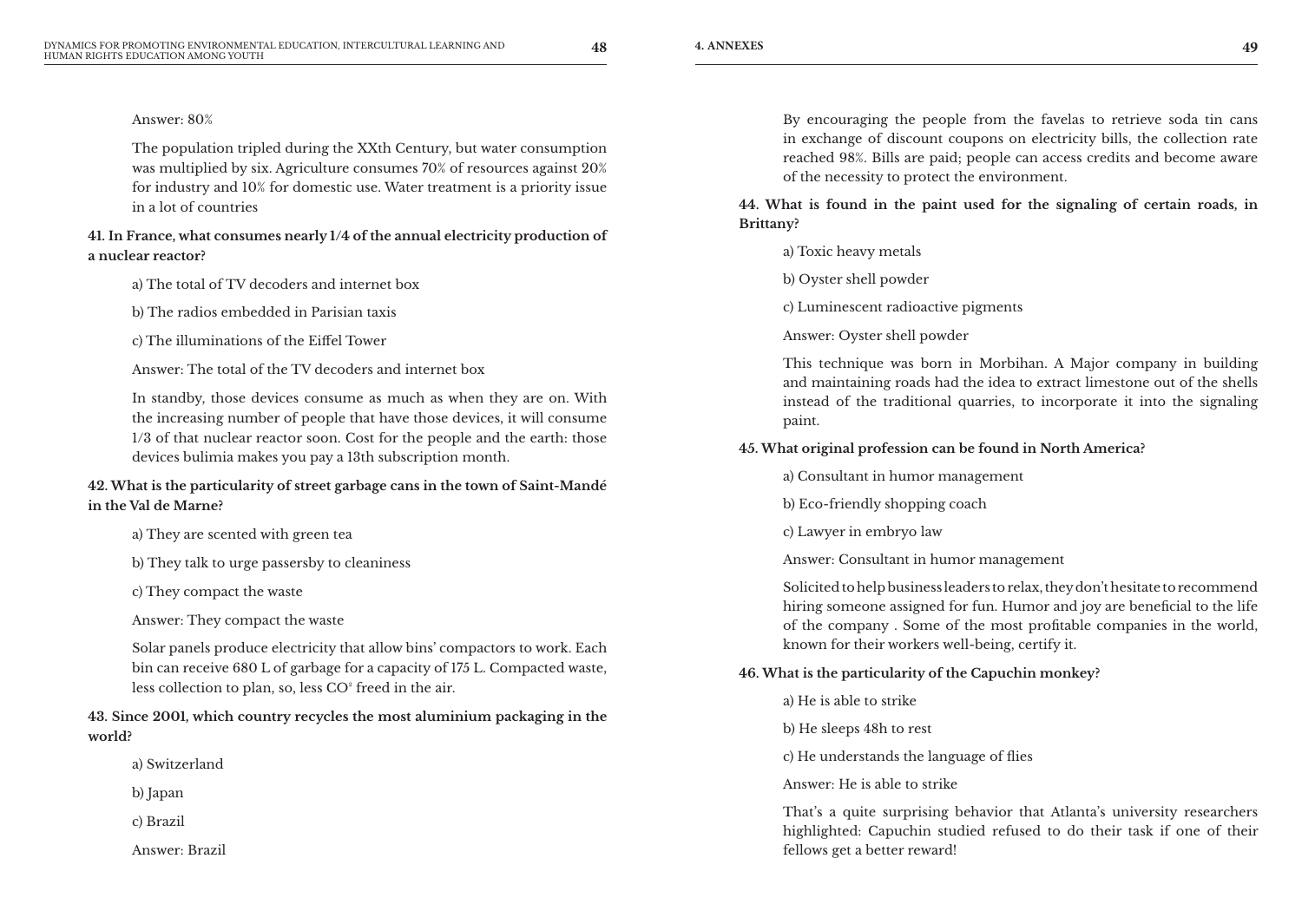# **47. Where is the 80% of the total mass of living beings on Earth?**

a) In the ground

b) On the canopy of the Amazon rainforest

c) In the seas and oceans

Answer: In the ground

There are up to 25 tons of living beings per hectare for a 30 cm thickness! Among them, worms are predominant. In France, their total weight is 33 times equal to the population's one! Not yummy, but they do a unique job down there, aerating the soil through their galleries or favoring the humus formation that deteriorates when they disappear.

# **48. What is the circular economy?**

a) An economy that goes around in circles

b) An economy modeled on the functioning of ecosystems

c) An economy that neither creates nor loses value

Answer: An economy that follows the ecosystems' cycle

In the same way as the cyclic functioning of the ecosystem, circular economy values the waste of a company as a primary material for another, limiting the consumption of new resources.

# **49. What is the main source of renewable energy used in the world?**

a) Solar energy

b) Hydroelectric power

c) Wood

Answer: Hydroelectric power

It represents 90% of renewable energy production and 19% of global electricity production. Streams are the most used energy source, but due to the current energetic issues, new technologies are developed to use marine currents, waves or even tides.

# **50. What is micro-credit?**

a) A credit for the purchase of computer equipment

b) A loan system for low-income people

c) A banking product reserved for children

Answer: A loan system for low-income people

Developed 30 years ago, microfinance has become a global issue, meeting the needs of entrepreneurs that are too poor for classical bank loans. Based on a small loan system with a strict reimbursement schedule, trust is the only guarantee required!

**51. Which socio-cultural category belongs to 33% of Americans and 17% of French people?**

a) The traditionalists

b) Bobos

c) Cultural creatives

Answer: Cultural creatives

By their moral values, those 50 millions of Americans and 11 millions of French might be the source of future social innovations. Open to the others, they are defined by their awareness in our responsibility toward future generations.

# **52. On the world, which population is most affected by illiteracy?**

a) Men

b) Women

c) Men and women, equal parts

Answer: Women

Women are 63% of the global illiterate population. They are also the most affected group by poverty. That is 70% of the billions of people living with less than a dollar a day.

# **53. What is a co-development savings account?**

a) An account shared by several savers

b) An account reserved for immigrants

c) A paid account to finance children's studies

Answer: An account for immigrants

Exclusively for foreigners living in France, this account allows them to invest in their homeland while profiting from a tax exemption. This helps the country economy and allows the migrant to prepare for their return.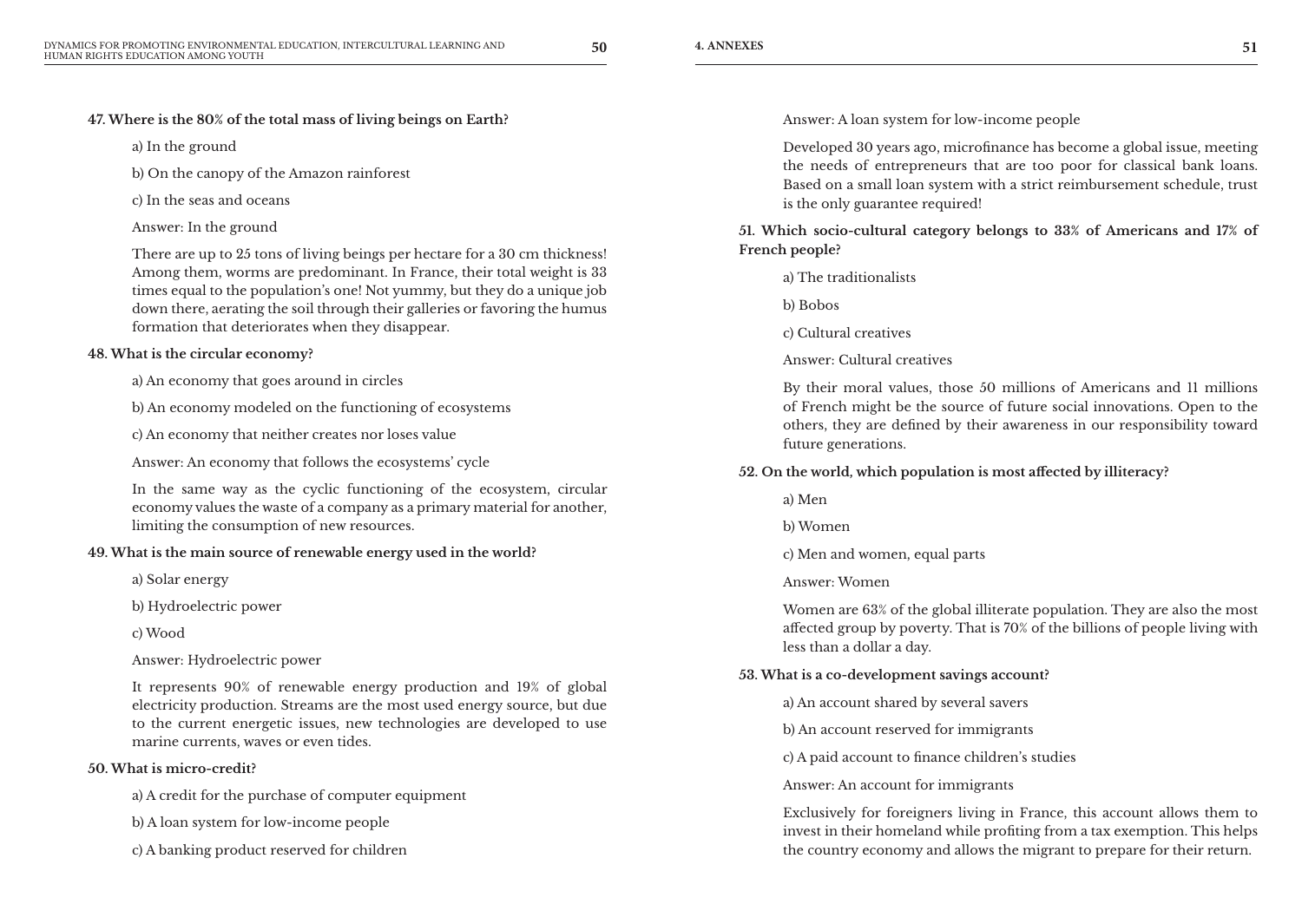# **54. In 2007 in Japan, which companies were involved in air pollution?**

a) Car manufacturers

b) The steel companies

c) Tobacco producers

Answer: Car Manufacturers

A 7,4 million dollar agreement was concluded between 500 Tokyo's inhabitants and 7 car manufacturers that were attacked for sanitary reasons and environmental pollution.

# **55. Since 2015, greenhouse gas emissions in France have**

a) Decreased?

b) Increased?

Answer: Increased

While it has been able to reverse the trend since the 90's, greenhouse gases have increased again across Europe, with a rise of 1.8% in 2018. Time is running out to limit the damages and all the dramatic changes that will ensue.

# **56. What is found in almost 50% of fruit and vegetables in Europe?**

a) Pesticide residues

b) Residues of fine particles

c) Residues of heavy metals

Answer: Pesticides residues

47% of European fruits and vegetables contain pesticide residues. Those chronic exposures present an important sanitary risk by disrupting human reproduction. In addition, their massive use is reducing the soil fertility, contaminating the water and reducing biodiversity! Bon appétit!

# **57. What has been decided to ban in Norway from 2025?**

a) Wild salmon fishing

b) The use of diesel engine

c) Raising animals for their fur

Answer: Raising animals for their fur

While they were first fur producer in the forties, Norwegians, on behalf of animal welfare, decided to ban fur farming by 2025, following other countries like Germany, Czech Republic, the Netherlands, Austria and the UK!

# **58. In Bali, a school gets talked about, why?**

a) There is no classroom, classes are in nature

b) It was elected the greenest school in the world

c) It was built in an old mine

Answer: It was elected the greenest school in the world

Bali's green School can brag to be the most ecological of the world! Mostly made of bamboo and alimented by renewable energy, even the school's food was grown there with the help of the children of the school!

# **59. What is collapsology?**

a) The study of conspiracy theories

b) The study of the collapse of biodiversity

c) The study of the collapse of the industrial society.

Answer: The study of the collapse of the industrial society

And what will come after, by relying on rationality, intuition and various reputed scientific studies!

**60. What did a psychologist demonstrate by asking people to photograph objects?**

a) People photographing objects remember them less than those who did not

b) People photographing objects remember better than those who did not

c) People photographing the objects did not see them at all, unlike the other

Answer: People photographing objects remember them less than those who did not.

According to the research, that habit to rely on technology might affect the memory. Those who didn't take any photo remember everything better.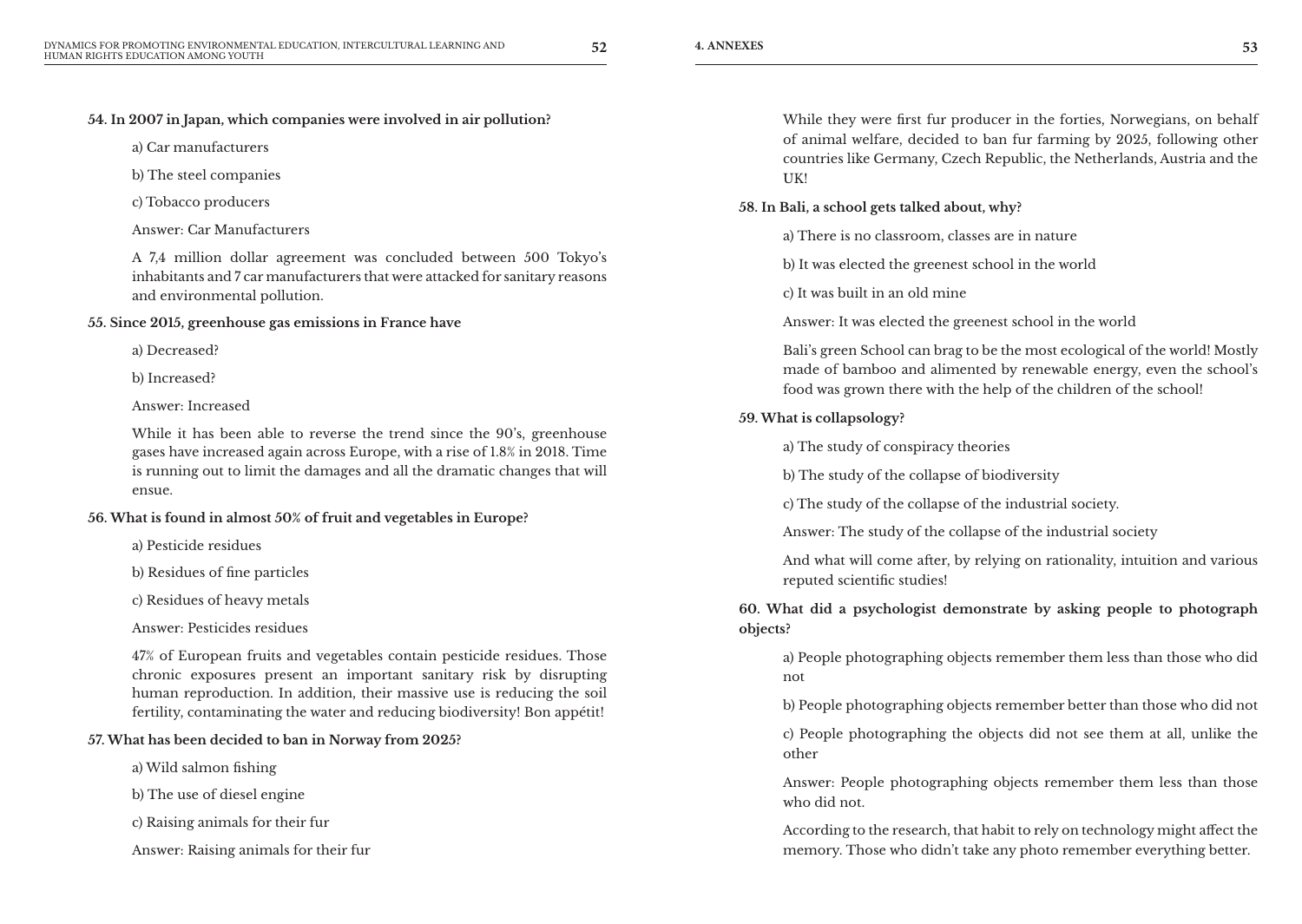# **61. What is the particular bacterium discovered by researchers in 2018?**

a) It inhales CO²

b) It eats plastic

c) It attacks the AIDS virus

Answer: It eats plastic

The accumulation of micro-plastic is a real problem. Good news: "Ideonella sakaiensis" bacterium discovered by Japanese researchers eats it! However, there is no practical application, it is impossible to know if it will stick to plastic only!

**62. How many countries still penalize homosexuality?**

a) 24

b) 71

c) 120

Answer: 71

Listing them will be too long, but out of those 71 countries, 11 still apply death penalty. The road to freedom to be one self is still long.

# **63. What country was the first to remove Trans identity from mental illness?**

a) Belgium

b) France

c) Canada

Answer: France

In July 2010, Transsexual identity was removed from the mental illness list, a breakthrough that didn't improve the life of trans people who keep being considered as people with psychiatric needs.

# **64. How many countries have legalized euthanasia?**

a) 4

b) 7

c) 11

Answer: 4

Part of the public debate for some years, euthanasia is only legal in the Netherlands, Luxembourg, Belgium and Colombia. Belgium is also the first country to have legalized euthanasia without age condition for the minor affected by an incurable disease and facing unbearable suffering.

# **65. How many countries are currently considered at peace?**

a) 11

b) 25

c) 98

Answer: 11

Only 11 countries out of 198 are considered at peace. It means that they are not concerned by a civil war, nor a border conflict or engaged in an armed conflict abroad on their behalf or that of a coalition.

# **66. Which is the main host country for refugees?**

a) Germany

b) Turkey

c) Canada

# Answer: Turkey

Turkey welcomed 3,5 million of the 25,4 millions refugee in the world. Note that 85 % of the refugees live in developing countries, we are still far from a so-called «Great replacement» in Europe.

# **67. How many countries currently have nuclear weapons?**

a) 5 b) 9 c) 17

# Answer: 9

9 countries, Russia and USA leading, keep some 2000 nuclear weapons in a state of alert, ready to be launched. Despite the pacifist speeches of some leaders, these death engines remain and keep getting more efficient.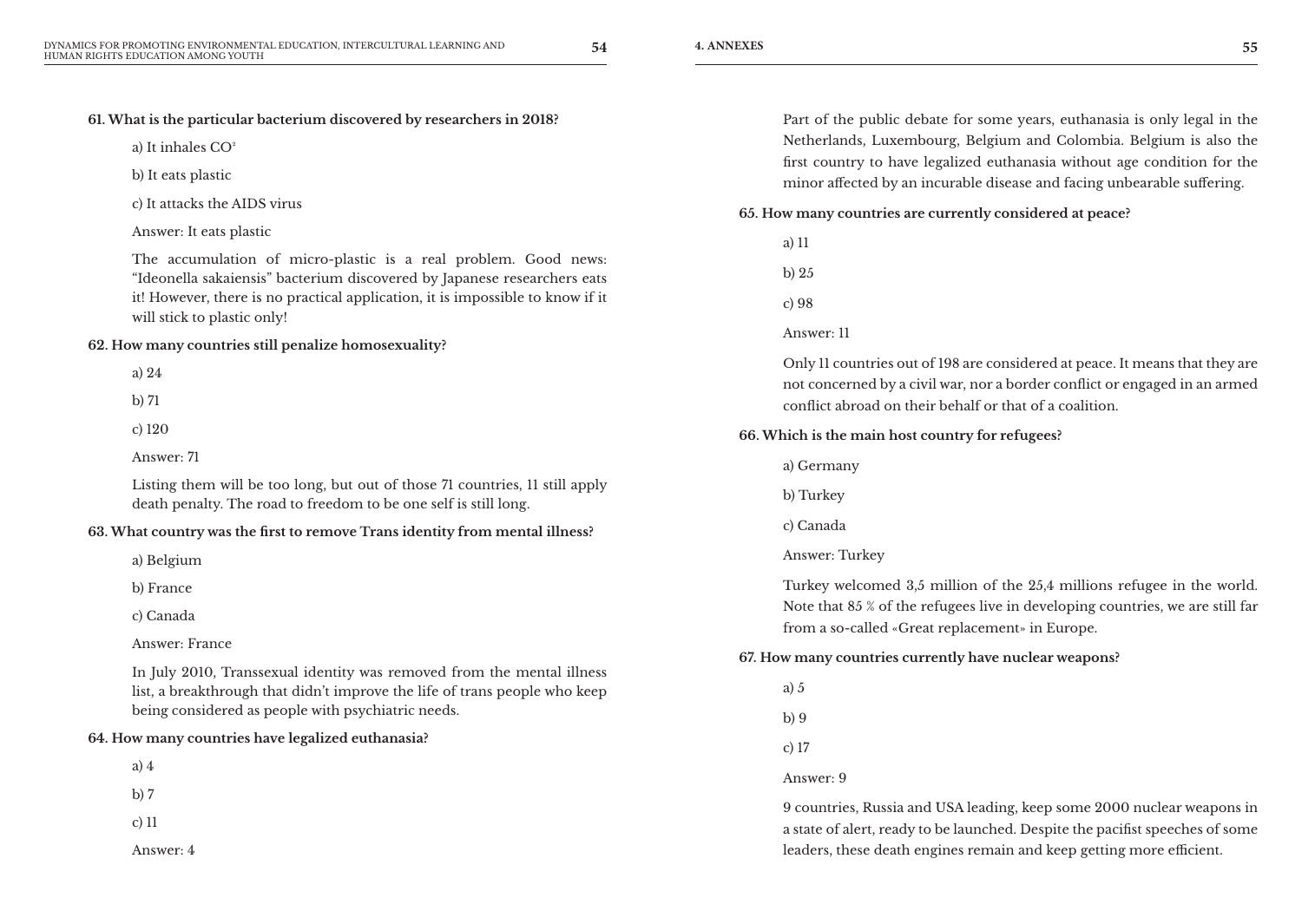# **68. What original idea did a beekeeper have for pushing people to help bees?**

a) He invited citizens to come and take care of bees with him

b) He offered a hive to each school that requests it

c) He gave clover seeds for free to those who request them

Answer: He gave clover seeds for free to those who request them

To raise awareness about the gradual disappearance of bees, and especially solitaries bees, mainstay of biodiversity, the association "Natur Miel" has sent no less than 300 kg of seed to the 60 000 letters they received for it! This represents 20 km² more for bees to forage!

# **69. What is "Shinrin-yoku" in Japan?**

a) A tree therapy

b) A rare plant species

c) A nature reserve

Answer: A tree therapy

It has been proved that walking in the forest is beneficial for our health, and also for our Earth health. It's our best ally against global warming, reducing pollutant gases in the air and producing oxygen. Yet, a large forest surface as big as Greece disappears each year.

**70. What did the economist Lucie Davoine bring to light through an income survey?**

a) Low-income people generally feel happier than high-income earners

b) Beyond 75 000 annual dollars, satisfaction tends to stagnate

c) Money makes us happy when we earn more than others.

Answer: Money makes us happy when we earn more of it than the others.

That's what the French economist highlighted. According to the survey, people prefer to earn \$ 50 000 when others earn \$25 000 than earn \$100 000 when the other earn \$200 000. However, it is also true that over \$75 000 per year, satisfaction tends to stagnate, according to a study by the Gallup organization.

- **71. What percentage increases the risk of suicide when a job is lost?**
	- a) 5-10% b) 20-30% c) 50-60%

Answer: 20-30%

According to a statistic study of the University of Zurich, covering 63 countries, nearly 45000 suicide cases are linked to unemployment. It has a negative effect on all life aspects. For example, after the dismissal of 680 workers of a continental factory, union reported that 250 couples broke up!

# **72. Is the school compulsory in France?**

a) Yes

b) No

Answer: No

But education is! Indeed, some choose homeschooling!

# **73. In which country of the world is taxation the heaviest?**

a) Australia

b) Denmark

c) Greece

# Answer: Denmark

It's also the country where people are the happiest to contribute! This is due to the fact that the redistribution is transparent and effective: one year parental leave, free health care and higher education. Well managed public funds!

# **74. What is the main cause for the devaluation of degrees at present?**

a) A decrease in teaching quality

b) The multiplication of private and expensive training offers

c) The multiplication of the number of graduates

Answer: The multiplication of graduates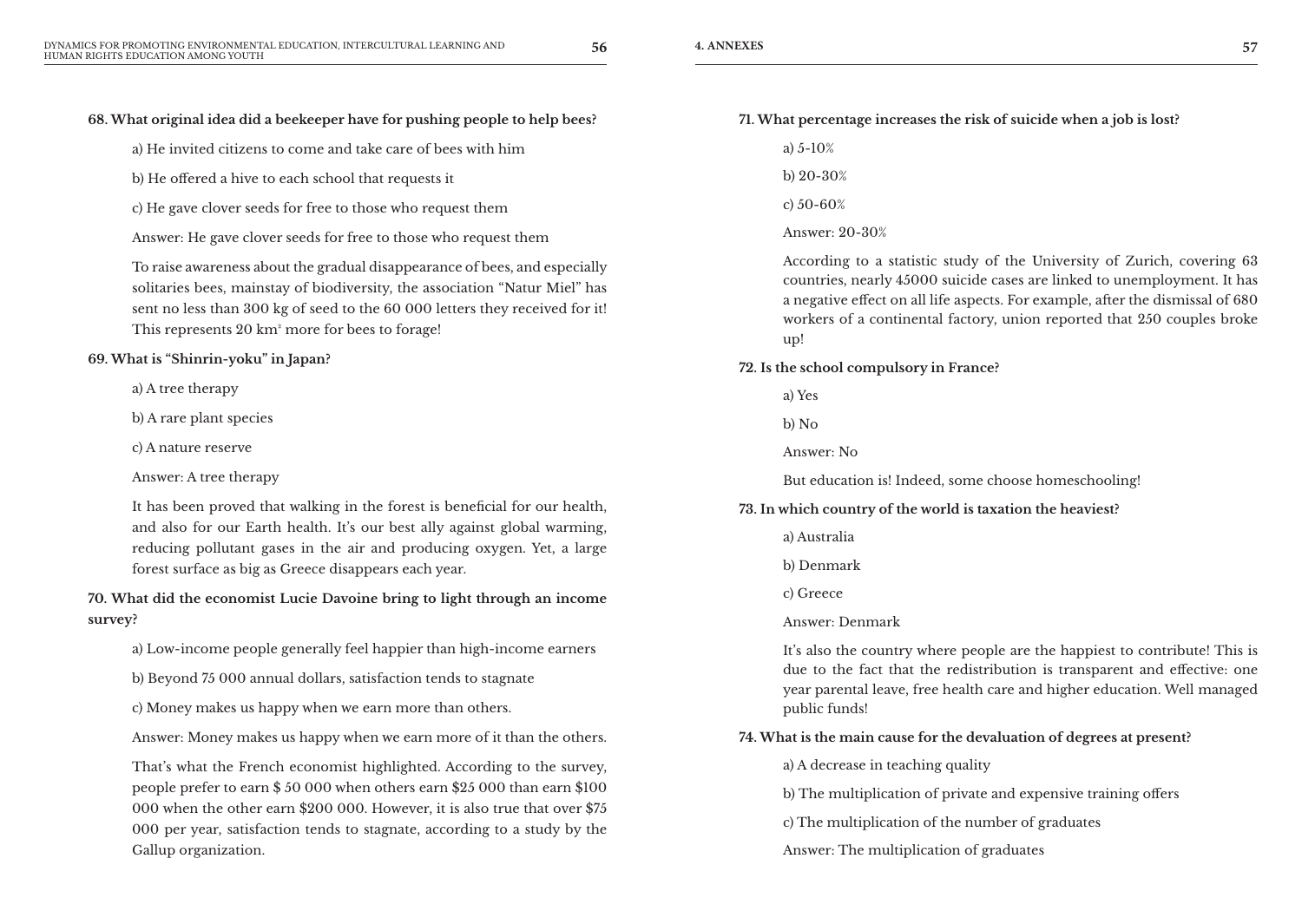The more graduates there are, the less value the diplomas have on a limited labor market. This devaluation encourages student to go onto more specialized and long courses.

## **75. Why is cultural heritage good for us?**

a) It makes harmonious spaces

b) It strengthen our feeling of belonging to our community

c) It encourage tourist to come, and tourism is good for the economy

Answer: It strengthen our feeling of belonging to our community

In the Human needs pyramid created by psychologist Abraham Maslow, the need of belonging is third, even before physiological and security needs

# **76. What photo of space was spread through the internet in April 2019?**

a) The first photo of a black hole

b) The first photo of an exoplanet

c) The first photo of Andromeda galaxy, the closest to ours

Answer: The first photo of a black hole

After networking 8 radio telescopes across the world, an astrophysicists team succeeded on giving us the first photo of a black hole! M87, the name of the galaxy where it belongs, is 55 million light years away from us!

## **77. What did an American study highlight about the use of mobile phones?**

a) Students having a hard time leaving aside their phones are the best at multi-tasking

b) Students having a hard time leaving aside their phones are the most anxious ones

c) Students having a hard time leaving aside their phones have better grades

Answer: Students having a hard time leaving aside their phones are the most anxious ones

496 Students aged 18 to 22 were interviewed and an observation was made: the most addicted to their phones are also the most anxious ones and whose grades are worse than those succeeding in dropping their phones. This addiction has many other negative sides, such as isolation, irritability, sleep disorder... A serious problem in a world where networks are more and more powerful.

# **78. What is "GreenWashing"?**

a) A marketing technique aimed at giving a company an eco-friendly image.

b) A production technique to replace polluting materials with a sustainable alternative

c) A quality mark for eco-friendly cleaning product.

Answer: A marketing technique to give a company an eco-friendly image.

This technique allows companies to give themselves a green image so they can restore their image to the consumers that are more and more aware of environmental issues, even if those companies are not as green as they pretend.

## **79. How much is the power consumption of video games?**

a) 2 nuclear reactors

b) 5 nuclear reactors

c) 10 nuclear reactors

Answer: 10 nuclear reactors

Video games are responsible for the consumption of 75 terawatt/hours each year. It sounds like a very polluting hobby, but it depends on the player type and the platform.

Besides, an occasional player consumes less energy than a fully equipped pro-gamer, a console player less than a PC player and the 4K resolution more than the less advanced ones.

**80. What is "Lilypad"?**

a) A prototype of an ecological tablet

b) A new type of ecological sanitary napkin

c) A floating city project to accommodate climatic refugees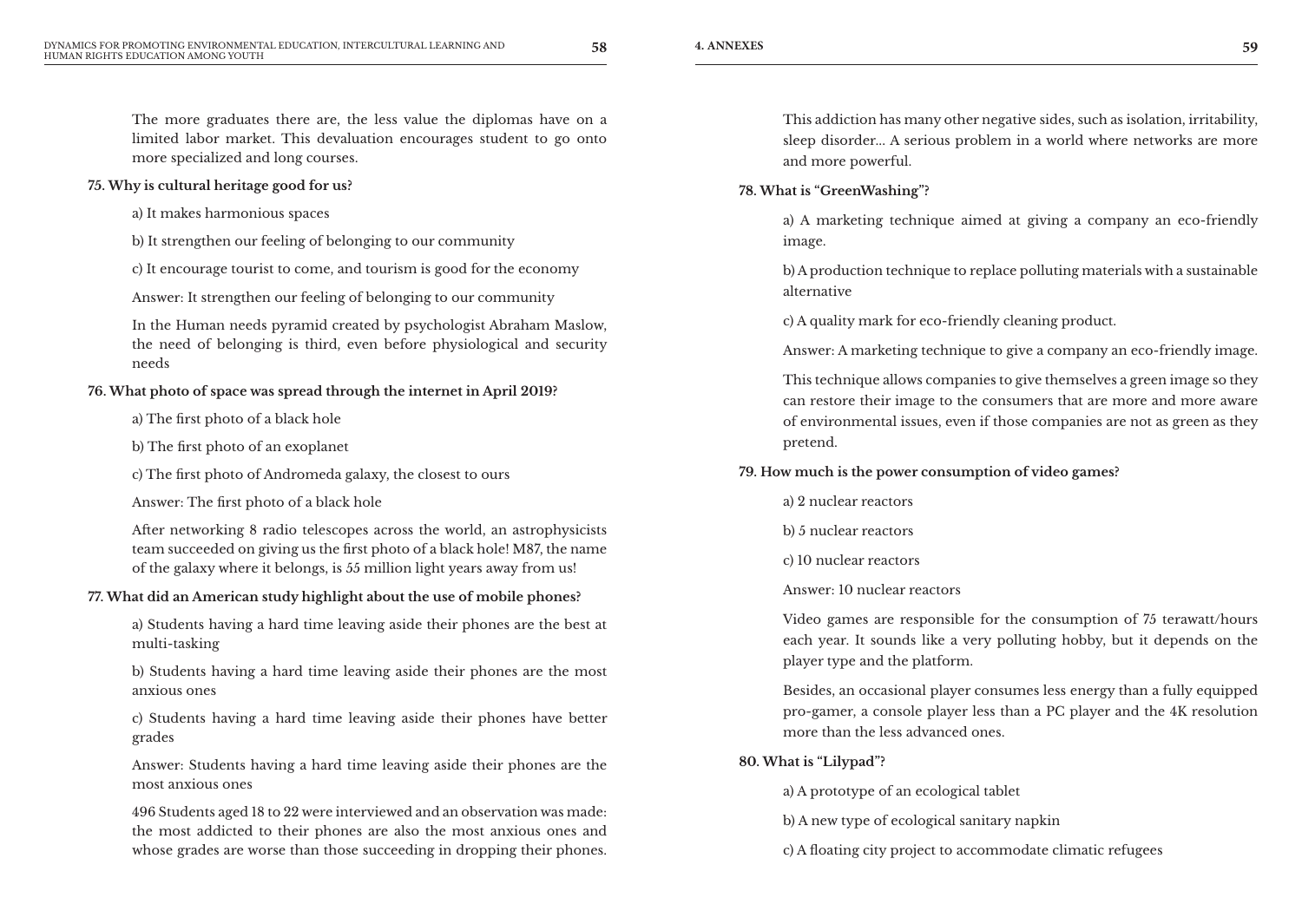Answer: A floating city project for climatic refugees

Designed by Vincent Callebaut, this "offshore" utopian city is a response to future climate crises. It can host 50 000 inhabitants and it should move along the marine current. It will be self-sufficient by producing its own clean energy, designed with a vegetal cover and arable lands.

# **Annex II: ONE STEP FORWARD**

Role Cards and Situations and Events

#### **a) Role cards**

- You are 8 years old. You live with your two brothers in a nice house with a swimming pool, surrounded by a large garden. Your father is the manager of a bank in your city. Your mother looks after the house and the family.
- You are 10 years old. You live on a farm in the countryside. Your father is a farmer and your mother cares for cows, geese and chickens. You have three brothers and a sister.
- You are a 12 year old Roma. You live on the outskirts of a small village in a small house without bathroom. You have six brothers and sisters.
- You are 11 years old. You have been living in an orphanage since you were a baby. You do not know who your parents are.
- You are 9 years old and you are an only son. You live in a building in town with your parents. Your father is a construction worker and your mother is a postwoman. You are very good at sports.
- You are 13 years old and you are the eldest of six children. Your father is a truck driver; he is often absent. Your mother is a waitress and must work frequently at night. You very often have to babysit.
- You are 11 years old. Since your early childhood, you have lived in several host families because your parents could not take care of you. Your foster parents are nice. Four other children live in the same little house as you.
- You are 10 years old. Because of your learning difficulties, you are two years behind in school. You are taller than all the other children, who are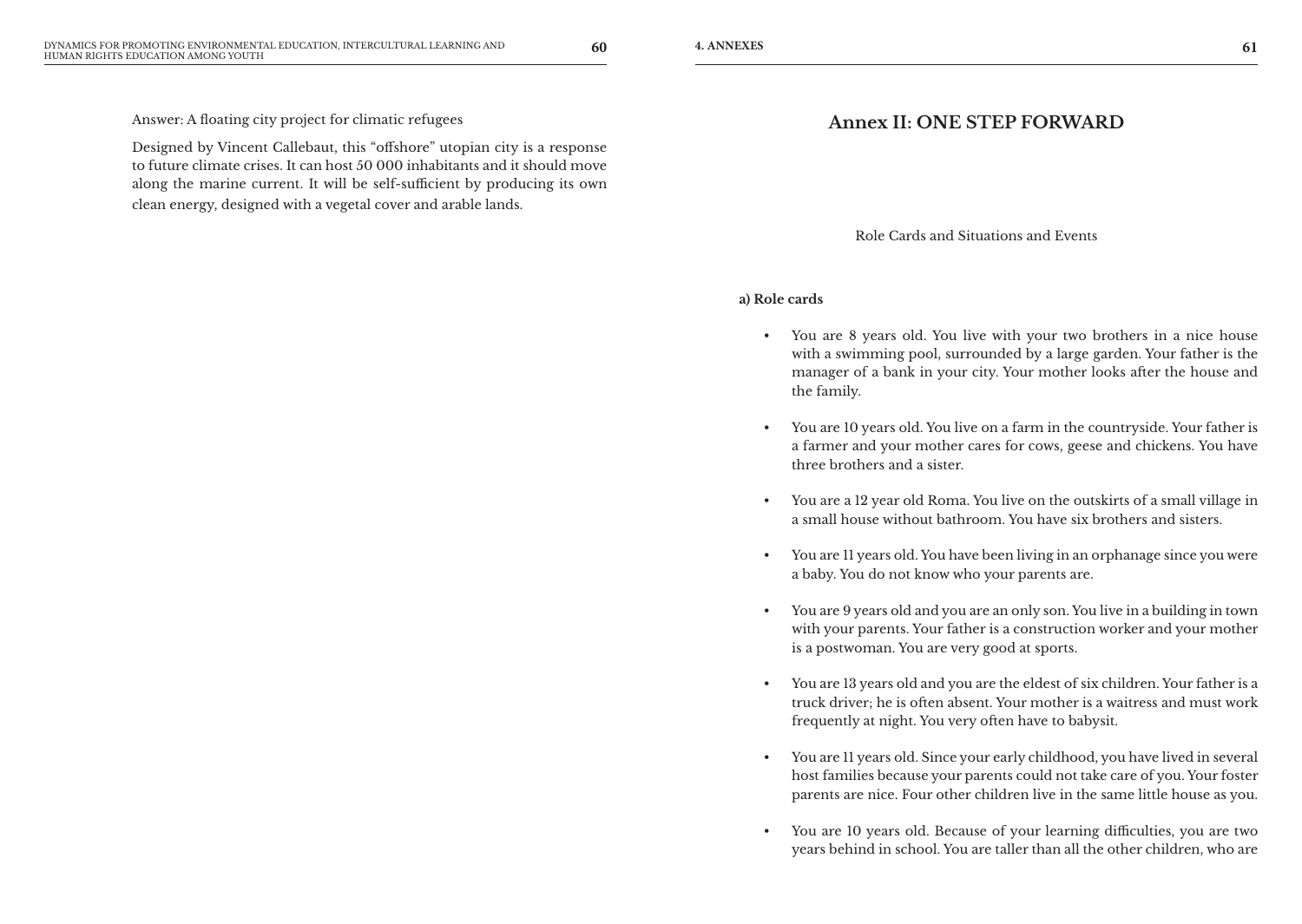only 8 years old. Your parents are both working so they can not help you with your homework.

- You are 8 years old and you are the youngest of three children. Your family lives in a small apartment, in a big city. Your father is a mechanic. Since he just lost his job, you do not have a lot of money. On the other hand, your father has more time to play with you.
- You are 11 years old. You live in the countryside, in a village, with your parents, a younger brother and a younger sister. Your parents are running a bakery. They tease you sometimes because you're rather chubby.
- You are the son (or daughter) of the American ambassador in your country. You attend the international school. You wear glasses with thick glasses and you stutter a little. You are 11 years old.
- You were born in this city, but your parents left to settle in Asia. They own a beautiful restaurant; you live with your sister in rooms above the restaurant. Your sister and you help at the restaurant after class. You are 13 years old.
- You are an only child. You live with your mother in an apartment in town. Your mother works in a factory. You are very good at music and dance. You are 9 years old.
- You are born handicapped and must use a wheelchair. You live in the city in an apartment with your parents and your two sisters. Both your parents are teachers. You are 12 years old.
- You are 9 years old and you have a twin brother. You live in an apartment in town with your mother who works in a department store. Your father is in prison.
- You and your parents came to this country to escape the war in your home country, somewhere in Africa. You arrived at the age of 9 and you have been living here for two years. You are now 11 years old. You do not know when you can go home.
- Your parents divorced when you were a baby. You are now 12 years old. You live with your mother and her companion. At weekends, you go to

your father, his new wife and their two young children.

- You are 8 years old. Your sister and you live with your grandparents in a village in the countryside. Your parents have divorced. Your mother works as a secretary in town. You rarely see your father.
- Your mother died when you were born. Your father has remarried. You live with him, your mother-in-law and her two teenage daughters. You are 8 years old. Your father is a lawyer.
- You immigrated to this country when you were still a baby. Now you are 10 years old. Many other immigrants live in your neighborhood, where your father runs a business. You speak the languages of your new country and your country of origin and you often act as an interpreter for your mother and your grandmother.
- You are asthmatic. Because of your illness, you often miss school, especially in winter. You spend a lot of time in bed at home, watching TV, surfing the Internet and playing with your Switch. You feel lonely because your parents are both working. You are 13 years old.
- Your older brother and you are very good at mathematics, physics, languages, in fact in most subjects. Your parents are professors at the university. They make you take private lessons all the time to prepare you for competitions.

# **b) Situations and events**

1. You and your family always have enough money to meet your needs.

2. You live in a suitable place with a telephone and a television.

3. You are not made fun of and you are not excluded because of your different appearance or disability.

4. The people with whom you live ask for your opinion on important decisions that concern you directly.

5. You study at a reputable school and you are enrolled in clubs for recreational and sports activities after class.

6. You are having music and drawing lessons after class.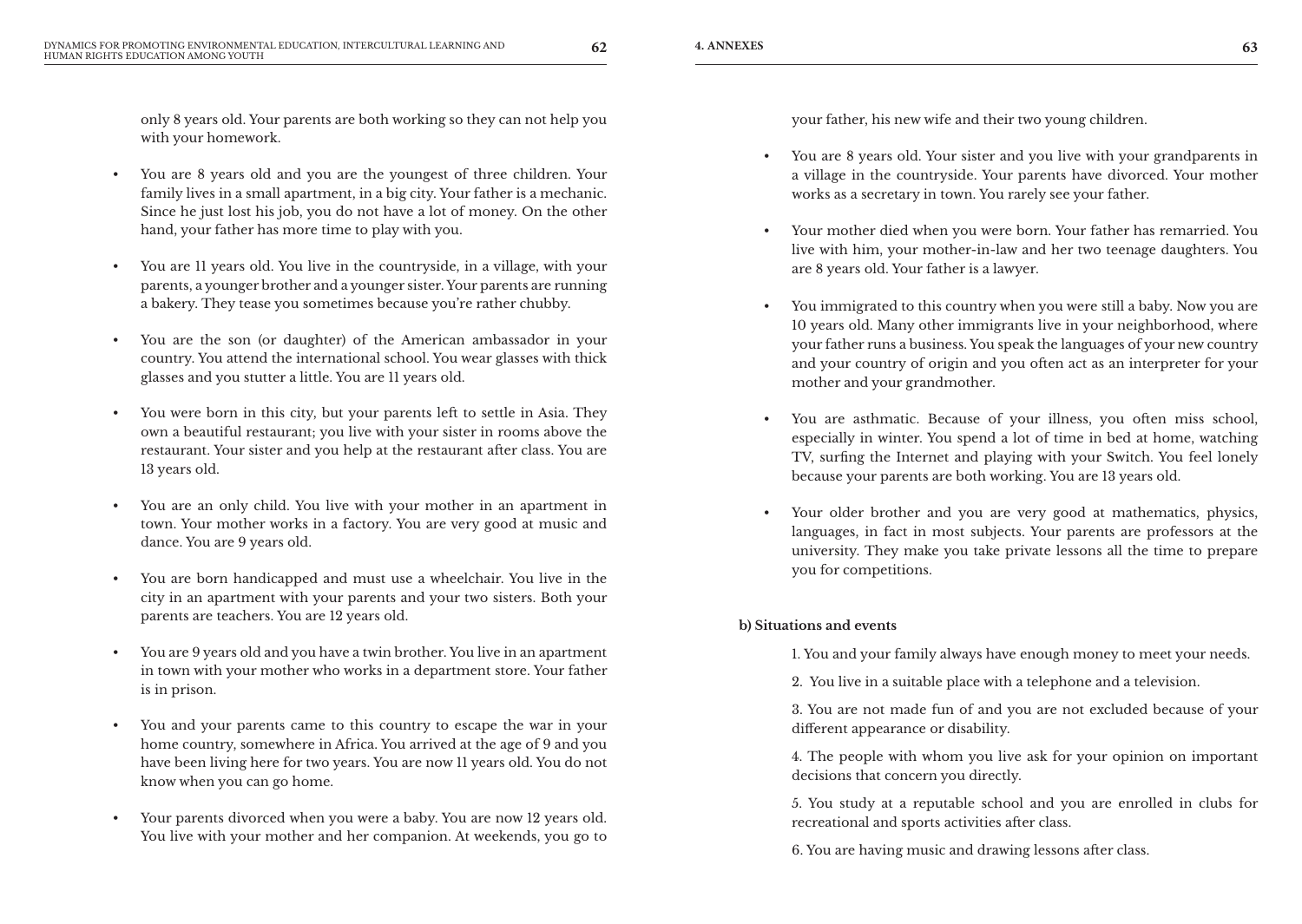7. You are not afraid of being arrested by the police.

8. You live with adults who love you and who are always committed to defending your interests

9. You have never been the victim of any discrimination related to your origins or those of your parents, your past, your religion or your culture.

10. You do regular medical and dental checks, even when you're not sick.

11. You go on vacation with your family once a year.

12. You can invite friends to dinner or to sleep at home.

13. When you grow up, you can go to university and choose the trade or profession you want.

14. You are not afraid of being caught or attacked on the street, at school or where you live

15. You usually see people on TV or at the movies who are like you and live like you.

16. At least once a month, you go with your family to the cinema, the zoo, the museum, the countryside or other fun places.

17. Your parents, your grandparents and even your great-grandparents were born in this country.

18. You can buy new clothes and shoes whenever you need them.

19. You have a lot of time and friends to play.

20. You have the opportunity to use a computer and can use the Internet.

21. You feel appreciated for what you can achieve and are encouraged to develop all your abilities.

22. You think you will have a bright future when you grow up.

# **Annex III: If the World was a village of 100 people**

Document with questions

# **1. How many live in Asia, Africa, America (North / South), Europe, and Oceania?**

Asia: 60 inhabitants (3 billion 966 million); Africa: 15 inhabitants (917 million); America: 13 inhabitants (900 million); Europe: 11 inhabitants (733 million); Oceania: 1 inhabitant (33.6 million); Total of 7 689 550 127 inhabitants. FYI: In Antarctica: 1500 inhabitants (0%).

# **2. How many men and how many women are there?**

49 men and 51 women.

# **3. How many are under 25 years old?**

43 inhabitants are under 25 years of age (but this figure rises to 60% in poor countries).

# **4. How many are Buddhists, Christians, Hindus, Muslims, other religions or without religion?**

6 Buddhists (325 million in Sri Lanka, Tibet, Southeast Asia); 33 Christians (2.6 billion); 15 Hindus (1 billion in India, Nepal, Bangladesh); 21 Muslims (1.5 billion, in Asia, the Middle East, Africa, and a little in Europe, the 1st Muslim country is Indonesia); 11 other religions (15 million Jews, Europe and North America); 14 without religion (including 2 atheists).

#### **5. How many live in a situation of armed conflict?**

33 live in a situation of armed conflict, of whom 23 are women.

#### **6. How many can read, write, count? How many of them women?**

60 can read, write and count, 40 are men.

#### **7. How many have access to care?**

Infant mortality (before 1 year) is 45% in the world, but with contrasting realities: 86% in sub-Saharan Africa, 56% in South Asia, 5% in rich countries.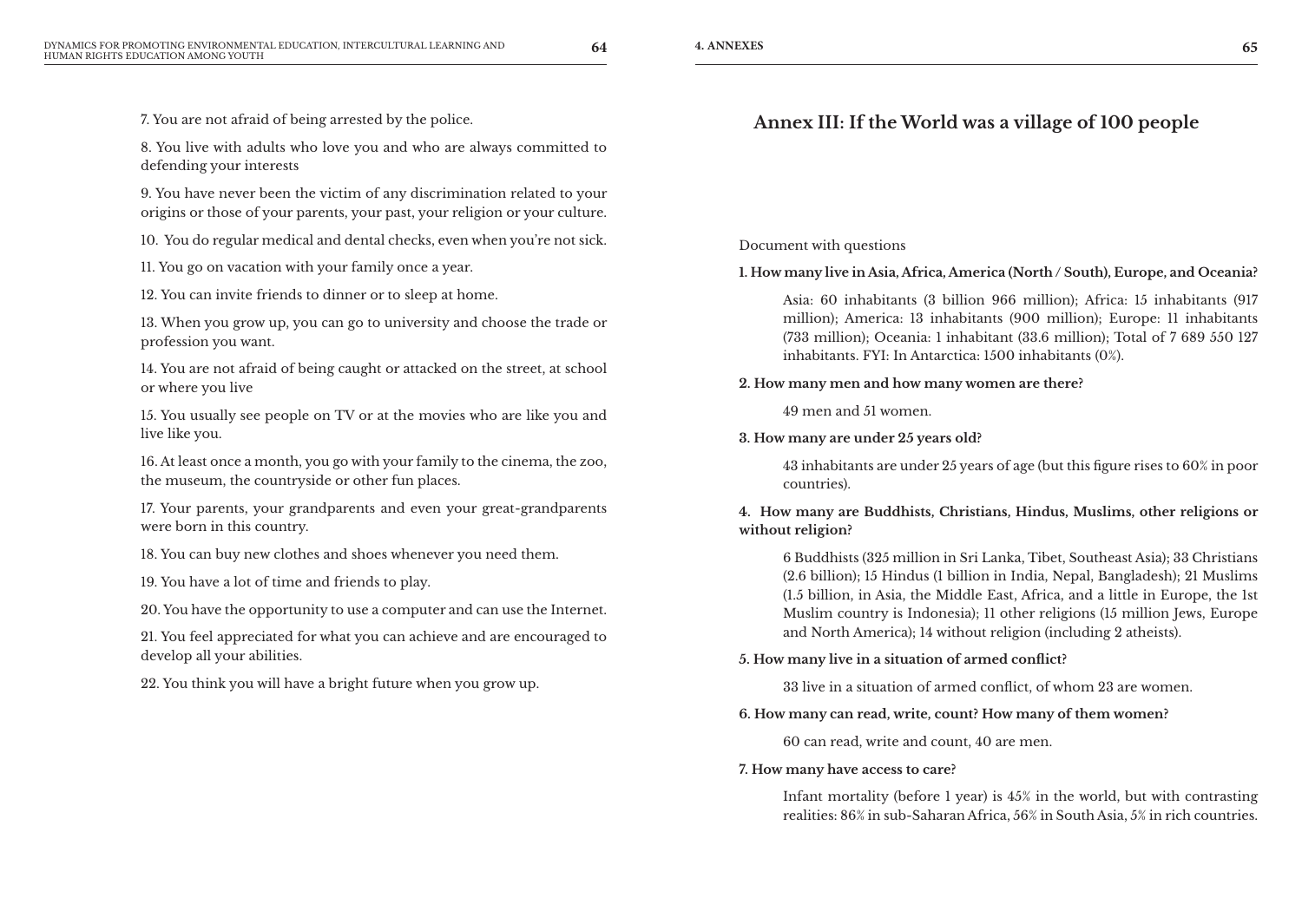# **8. How much do they use 90% of the natural and energy resources?**

30 inhabitants use 90% of natural and energy resources

# **9. How many own 80% of the village and its wealth?**

20 inhabitants own 80% of the village and its wealth (only men). Only 1 woman has her own land.

# **10. How many live in the village and how many in the surroundings?**

50 inhabitants live in the village and 50 are scattered around.

# **11. How many are starving? How many are overfed or obese? How many suffer from malnutrition?**

1 inhabitant is dying of hunger; 15 are overfed or obese; 30 suffer from malnutrition (2 billion malnourished people and 840 million undernourished).

# **12. How many never drink safe water?**

42 never drink safe water.

# **13. How many have access to a computer? How many are connected to the Internet?**

20 have access to a computer, 15 of which are connected to an Internet network

# **14. How many have already been on vacation?**

5 have already been on a vacation.

# **15. How many die and how many are born in a year?**

1 dies in a year and 2 are born.